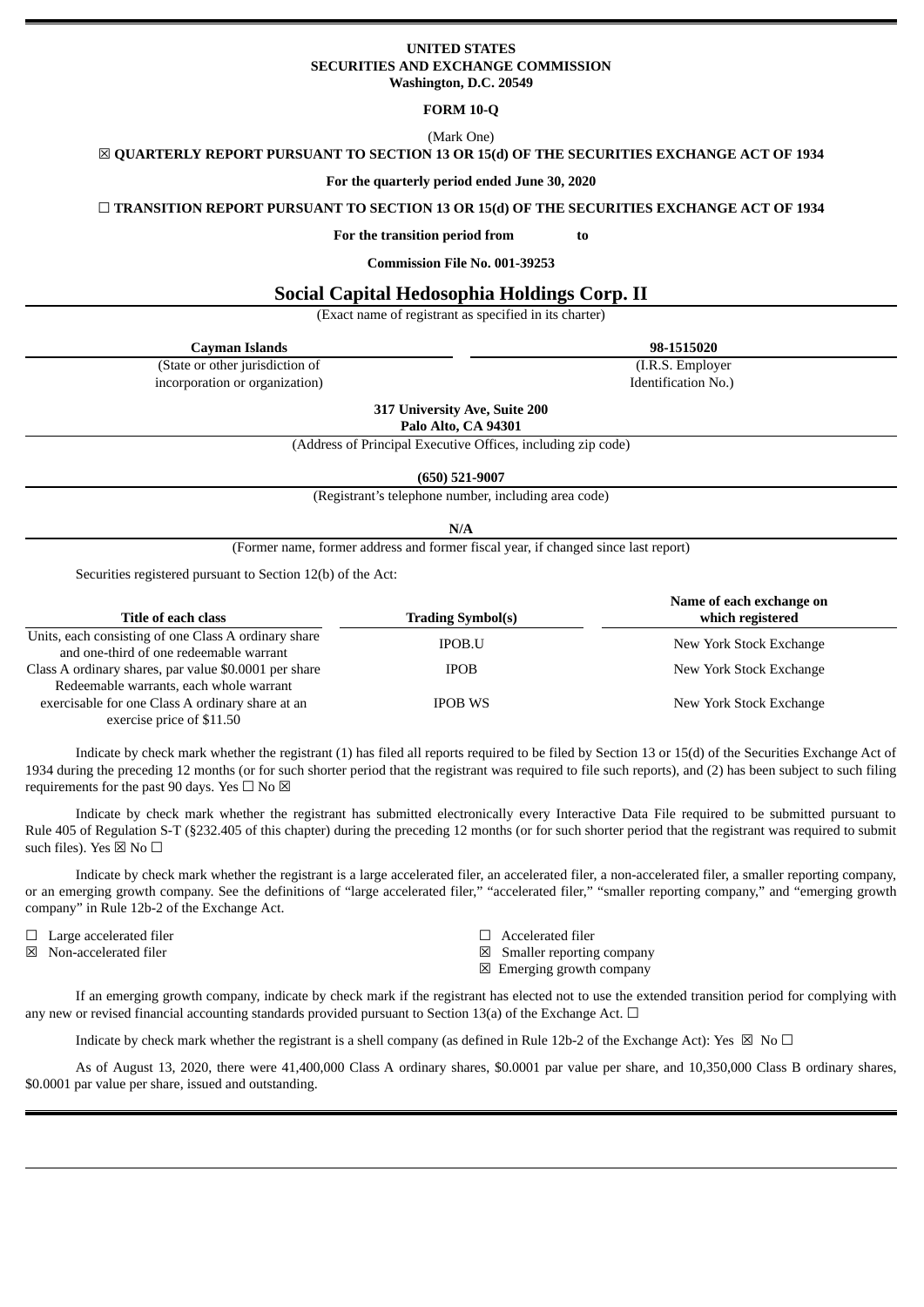## **SOCIAL CAPITAL HEDOSOPHIA HOLDINGS CORP. II**

#### **FORM 10-Q FOR THE QUARTER ENDED JUNE 30, 2020 TABLE OF CONTENTS**

|                                                                                               | Page            |
|-----------------------------------------------------------------------------------------------|-----------------|
| <b>Part I. Financial Information</b>                                                          |                 |
| Item 1. Financial Statements                                                                  |                 |
| <b>Condensed Balance Sheets</b>                                                               |                 |
| <b>Condensed Statement of Operations (Unaudited)</b>                                          |                 |
| Condensed Statement of Changes in Shareholder Equity (Deficit) (Unaudited)                    |                 |
| <b>Condensed Statement of Cash Flows (Unaudited)</b>                                          |                 |
| <b>Notes to Unaudited Condensed Financial Statements</b>                                      |                 |
| Item 2. Management's Discussion and Analysis of Financial Condition and Results of Operations | $\frac{15}{18}$ |
| Item 3. Quantitative and Qualitative Disclosures Regarding Market Risk                        |                 |
| <b>Item 4. Controls and Procedures</b>                                                        | 18              |
| <b>Part II. Other Information</b>                                                             |                 |
| Item 1. Legal Proceedings                                                                     | <u>18</u>       |
| Item 1A. Risk Factors                                                                         | 18              |
| Item 2. Unregistered Sales of Equity Securities and Use of Proceeds                           | $\frac{19}{19}$ |
| Item 3. Defaults Upon Senior Securities                                                       |                 |
| <b>Item 4. Mine Safety Disclosures</b>                                                        | <u>19</u>       |
| Item 5. Other Information                                                                     | <u>19</u>       |
| Item 6. Exhibits                                                                              | 20              |
| <b>Part III. Signatures</b>                                                                   | $\overline{21}$ |
|                                                                                               |                 |

i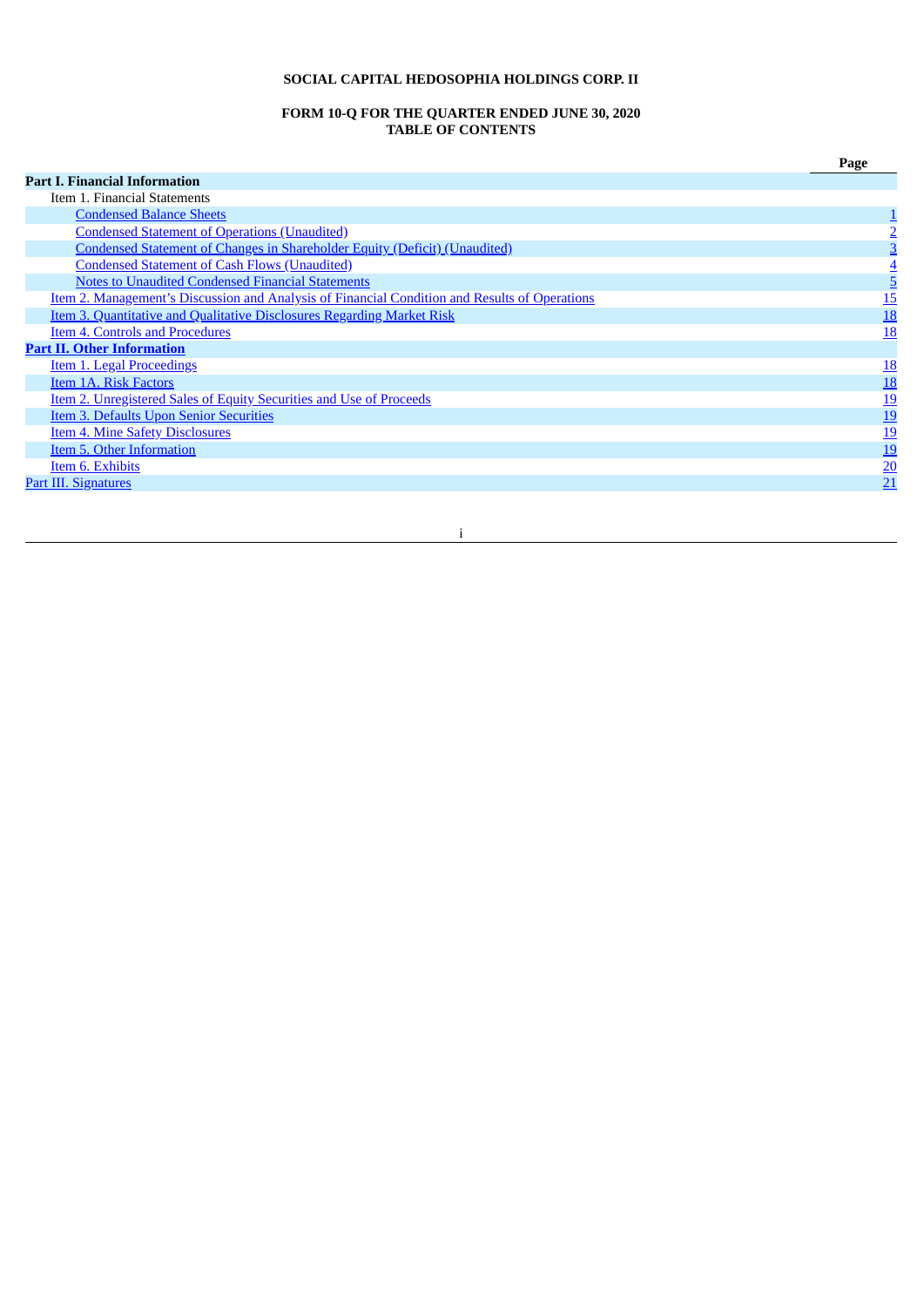## **SOCIAL CAPITAL HEDOSOPHIA HOLDINGS CORP. II CONDENSED BALANCE SHEETS**

<span id="page-2-0"></span>

|                                                                                                                                                                                                                                                      | <b>June 30,</b><br>2020<br>(unaudited) |              | December 31,<br>2019 |
|------------------------------------------------------------------------------------------------------------------------------------------------------------------------------------------------------------------------------------------------------|----------------------------------------|--------------|----------------------|
| <b>ASSETS</b>                                                                                                                                                                                                                                        |                                        |              |                      |
| Current assets                                                                                                                                                                                                                                       |                                        |              |                      |
| Cash                                                                                                                                                                                                                                                 | \$<br>987,699                          | $\mathbb{S}$ |                      |
| Prepaid expenses                                                                                                                                                                                                                                     | 342,117                                |              |                      |
| <b>Total Current Assets</b>                                                                                                                                                                                                                          | 1,329,816                              |              |                      |
|                                                                                                                                                                                                                                                      |                                        |              |                      |
| Deferred offering costs                                                                                                                                                                                                                              |                                        |              | 52,673               |
| Cash and Marketable securities held in Trust Account                                                                                                                                                                                                 | 414,025,917                            |              |                      |
| <b>TOTAL ASSETS</b>                                                                                                                                                                                                                                  | \$<br>415,355,733                      | \$           | 52,673               |
| LIABILITIES AND SHAREHOLDERS' EQUITY (DEFICIT)                                                                                                                                                                                                       |                                        |              |                      |
| <b>Current liabilities</b>                                                                                                                                                                                                                           |                                        |              |                      |
| Accrued expenses                                                                                                                                                                                                                                     | \$<br>118,798                          | \$           |                      |
| Accrued offering costs                                                                                                                                                                                                                               | 18,026                                 |              | 52,673               |
| Advance from related party                                                                                                                                                                                                                           |                                        |              | 21,631               |
| <b>Total Current Liabilities</b>                                                                                                                                                                                                                     | 136,824                                |              | 74,304               |
| Deferred underwriting fee payable                                                                                                                                                                                                                    | 14,490,000                             |              |                      |
| <b>TOTAL LIABILITIES</b>                                                                                                                                                                                                                             | 14,626,824                             |              | 74,304               |
| <b>Commitments</b>                                                                                                                                                                                                                                   |                                        |              |                      |
| Class A ordinary shares subject to possible redemption, 39,570,413 and no shares at redemption value at<br>June 30, 2020 and December 31, 2019, respectively                                                                                         | 395,728,902                            |              |                      |
| <b>Shareholders' Equity (Deficit)</b>                                                                                                                                                                                                                |                                        |              |                      |
| Preferred shares, \$0.0001 par value; 5,000,000 shares authorized; none issued and outstanding                                                                                                                                                       |                                        |              |                      |
| Class A ordinary shares, \$0.0001 par value; 500,000,000 shares authorized; 1,829,587 and none issued and<br>outstanding (excluding 39,570,413 and no shares subject to possible redemption) at June 30, 2020 and<br>December 31, 2019, respectively | 183                                    |              |                      |
| Class B ordinary shares, \$0.0001 par value; 50,000,000 shares authorized; 10,350,000 and one shares issued                                                                                                                                          |                                        |              |                      |
| and outstanding as of June 30, 2020 and December 31, 2019, respectively                                                                                                                                                                              | 1,035                                  |              |                      |
| Additional paid-in capital                                                                                                                                                                                                                           | 5,298,322                              |              |                      |
| <b>Accumulated deficit</b>                                                                                                                                                                                                                           | (299, 533)                             |              | (21, 631)            |
| <b>Total Shareholders' Equity (Deficit)</b>                                                                                                                                                                                                          | 5,000,007                              |              | (21, 631)            |
| TOTAL LIABILITIES AND SHAREHOLDERS' EQUITY (DEFICIT)                                                                                                                                                                                                 | \$<br>415, 355, 733                    | \$           | 52,673               |

The accompanying notes are an integral part of the unaudited condensed financial statements.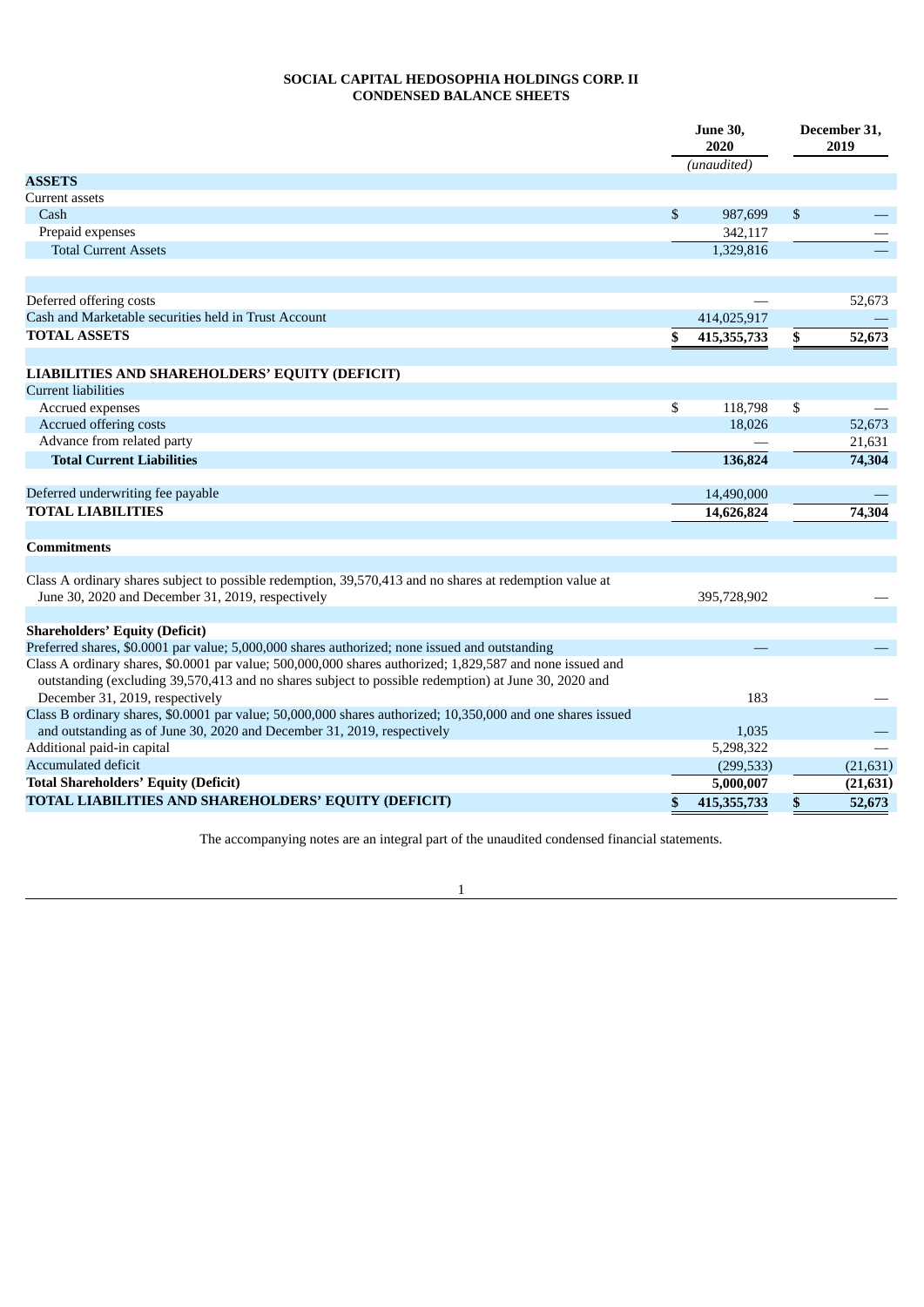## **SOCIAL CAPITAL HEDOSOPHIA HOLDINGS CORP. II CONDENSED STATEMENT OF OPERATIONS (Unaudited)**

<span id="page-3-0"></span>

|                                                            | <b>Three Months</b><br>Ended<br><b>June 30,</b><br>2020 | <b>Six Months</b><br>Ended<br><b>June 30,</b><br>2020 |
|------------------------------------------------------------|---------------------------------------------------------|-------------------------------------------------------|
| Formation and operating costs                              | 303,819                                                 | 303,819<br>\$                                         |
| <b>Loss from operations</b>                                | (303, 819)                                              | (303, 819)                                            |
| Other income:                                              |                                                         |                                                       |
| Interest income                                            | 25,917                                                  | 25,917                                                |
| <b>Net Loss</b>                                            | $(277,902)$ \$<br>$\mathfrak{L}$                        | (277,902)                                             |
| Weighted average shares outstanding, basic and diluted (1) | 11,111,082                                              | 9,066,530                                             |
| Basic and diluted net loss per ordinary share (2)          | \$<br>$(0.03)$ \$                                       | (0.03)                                                |

(1) Excludes an aggregate of 39,570,413 shares subject to possible redemption.

(2) Net loss per ordinary share – basic and diluted excludes income attributable to ordinary shares subject to possible redemption of \$24,771 for each of the three and six months ended June 30, 2020 (see Note 2).

The accompanying notes are an integral part of the unaudited condensed financial statements.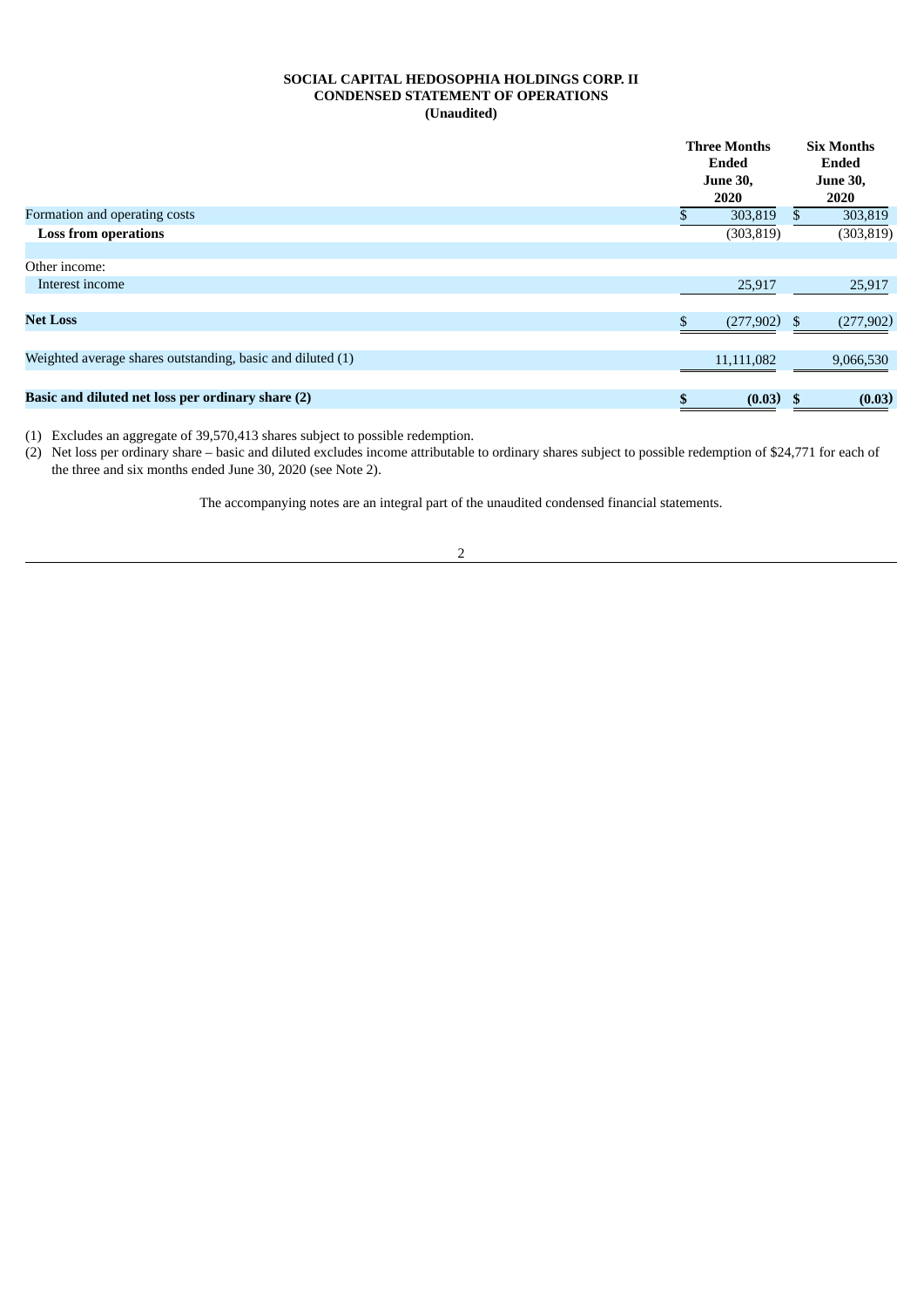## **SOCIAL CAPITAL HEDOSOPHIA HOLDINGS CORP. II CONDENSED STATEMENT OF CHANGES IN SHAREHOLDERS' EQUITY (DEFICIT) THREE AND SIX MONTHS ENDED JUNE 30, 2020 (Unaudited)**

<span id="page-4-0"></span>

|                                                                                    | <b>Class A</b><br><b>Ordinary Shares</b> |                      | <b>Class B</b><br><b>Ordinary Shares</b> |               | <b>Additional</b><br>Paid-in | <b>Accumulated</b>                      | <b>Total</b><br>Shareholders'<br>(Deficit) |
|------------------------------------------------------------------------------------|------------------------------------------|----------------------|------------------------------------------|---------------|------------------------------|-----------------------------------------|--------------------------------------------|
|                                                                                    | <b>Shares</b>                            | <b>Amount</b>        | <b>Shares</b>                            | <b>Amount</b> | <b>Capital</b>               | <b>Deficit</b>                          | <b>Equity</b>                              |
| Balance – January 1, 2020                                                          |                                          | $\$$                 | $\mathbf{1}$                             | \$            | \$                           | $$\mathbb{S}$$<br>$(21,\overline{631})$ | $\mathbb{S}$<br>(21, 631)                  |
| <b>Cancellation of Class B ordinary</b><br>share                                   |                                          |                      | (1)                                      |               |                              |                                         |                                            |
| <b>Issuance of Class B ordinary shares</b>                                         |                                          |                      |                                          |               |                              |                                         |                                            |
| to Sponsor $(1)$                                                                   |                                          |                      | 10,350,000                               | 1,035         | 23,965                       |                                         | 25,000                                     |
|                                                                                    |                                          |                      |                                          |               |                              |                                         |                                            |
| Net loss                                                                           |                                          |                      |                                          |               |                              |                                         |                                            |
|                                                                                    |                                          |                      |                                          |               |                              |                                         |                                            |
| Balance – March 31, 2020                                                           |                                          |                      | 10,350,000                               | 1,035         | 23,965                       | (21, 631)                               | 3,369                                      |
| Sale of 41,400,000 Units, net of<br>underwriting discount and offering<br>expenses | 41,400,000                               | 4,140                |                                          |               | 391,799,302                  |                                         | 391,803,442                                |
| Sale of 6,133,333 Private Placement<br><b>Warrants</b>                             |                                          |                      |                                          |               | 9,200,000                    |                                         | 9,200,000                                  |
| Ordinary shares subject to<br>redemption                                           | (39,570,413)                             | (3,957)              |                                          |               | (395, 724, 945)              |                                         | (395, 728, 902)                            |
| Net loss                                                                           |                                          |                      |                                          |               |                              | (277, 902)                              | (277,902)                                  |
|                                                                                    |                                          |                      |                                          |               |                              |                                         |                                            |
| Balance – June 30, 2020                                                            | 1,829,587                                | 183<br><sup>\$</sup> | 10,350,000                               | 1,035<br>\$   | \$<br>5,298,322              | (299, 533)<br>\$                        | 5,000,007<br>-\$                           |

(1) Included an aggregate of up to 1,350,000 shares that were subject to forfeiture to the extent that the underwriters' over-allotment option was not exercised in full (see Note 7).

The accompanying notes are an integral part of the unaudited condensed financial statements.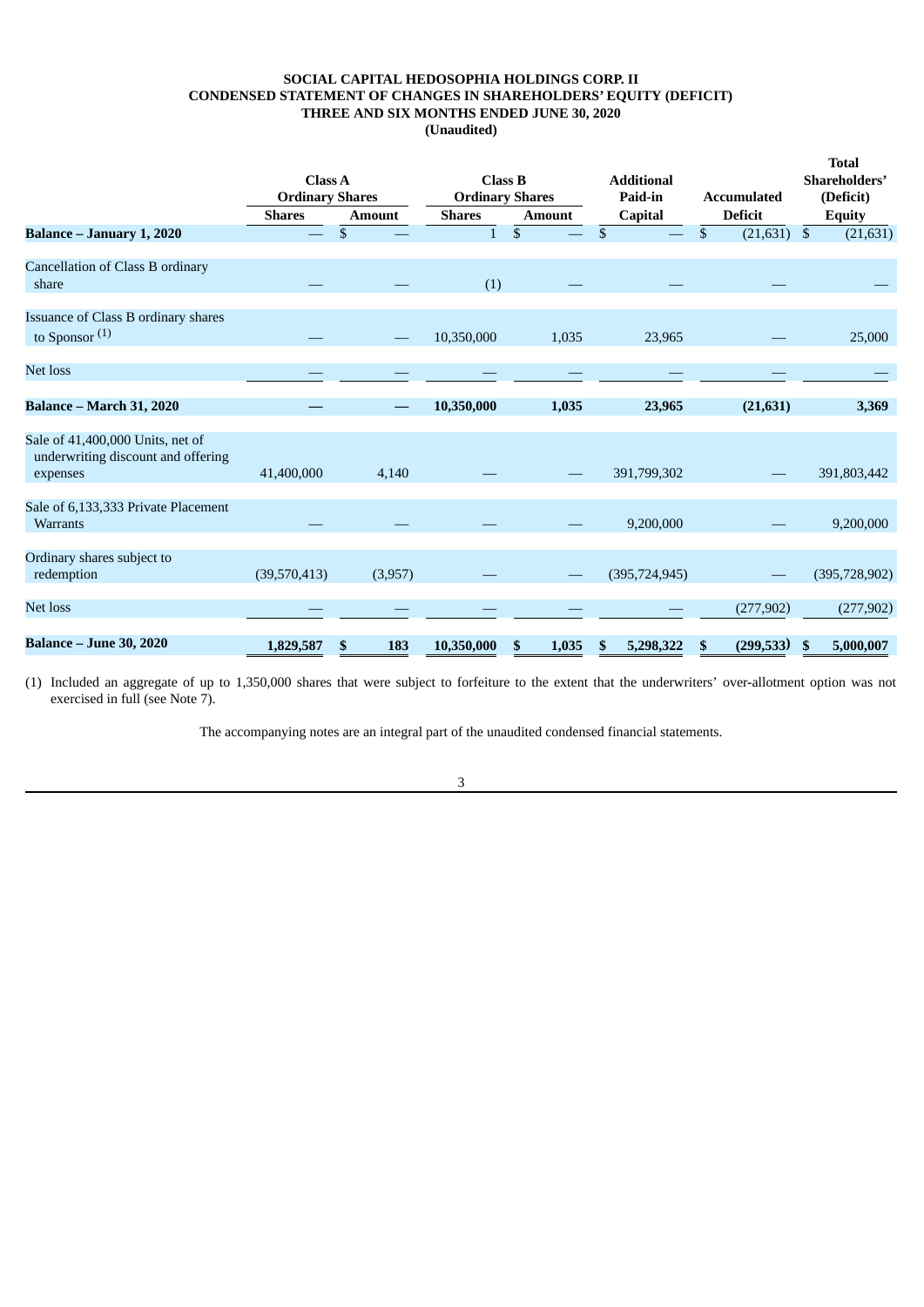## **SOCIAL CAPITAL HEDOSOPHIA HOLDINGS CORP. II CONDENSED STATEMENT OF CASH FLOWS SIX MONTHS ENDED JUNE 30, 2020 (Unaudited)**

<span id="page-5-0"></span>

| <b>Cash Flows from Operating Activities:</b>                                                                 |                   |
|--------------------------------------------------------------------------------------------------------------|-------------------|
| Net loss                                                                                                     | \$<br>(277,902)   |
| Adjustments to reconcile net loss to net cash used in operating activities:                                  |                   |
| Interest earned on cash and marketable securities held in Trust Account                                      | (25, 917)         |
| Changes in operating assets and liabilities:                                                                 |                   |
| Prepaid expenses                                                                                             | (342, 117)        |
| Accrued expenses                                                                                             | 118,798           |
| Net cash used in operating activities                                                                        | (527, 138)        |
| <b>Cash Flows from Investing Activities:</b>                                                                 |                   |
| <b>Investment of cash in Trust Account</b>                                                                   | (414,000,000)     |
| Net cash used in investing activities                                                                        | (414,000,000)     |
|                                                                                                              |                   |
| <b>Cash Flows from Financing Activities:</b><br>Proceeds from issuance of Class B ordinary shares to Sponsor | 25,000            |
| Proceeds from sale of Units, net of underwriting discounts paid                                              | 406,800,000       |
| Proceeds from sale of Private Placement Warrants                                                             | 9,200,000         |
| Repayment of advances from related parties                                                                   | (21, 631)         |
| Proceeds from promissory note - related party                                                                | 300,000           |
| Repayment of promissory note - related party                                                                 | (300,000)         |
| Payment of offering costs                                                                                    | (488, 532)        |
| Net cash provided by financing activities                                                                    | 415,514,837       |
|                                                                                                              |                   |
| <b>Net Change in Cash</b>                                                                                    | 987,699           |
| Cash - Beginning                                                                                             |                   |
| Cash – Ending                                                                                                | \$<br>987,699     |
| Non-cash investing and financing activities:                                                                 |                   |
| Initial classification of ordinary shares subject to possible redemption                                     | \$<br>396,006,810 |
| Change in value of ordinary shares subject to possible redemption                                            | \$<br>(277,908)   |
| Deferred underwriting fee                                                                                    | \$<br>14,490,000  |
| Offering costs included in accrued offering costs                                                            |                   |
|                                                                                                              | \$<br>282,310     |

The accompanying notes are an integral part of the unaudited condensed financial statements.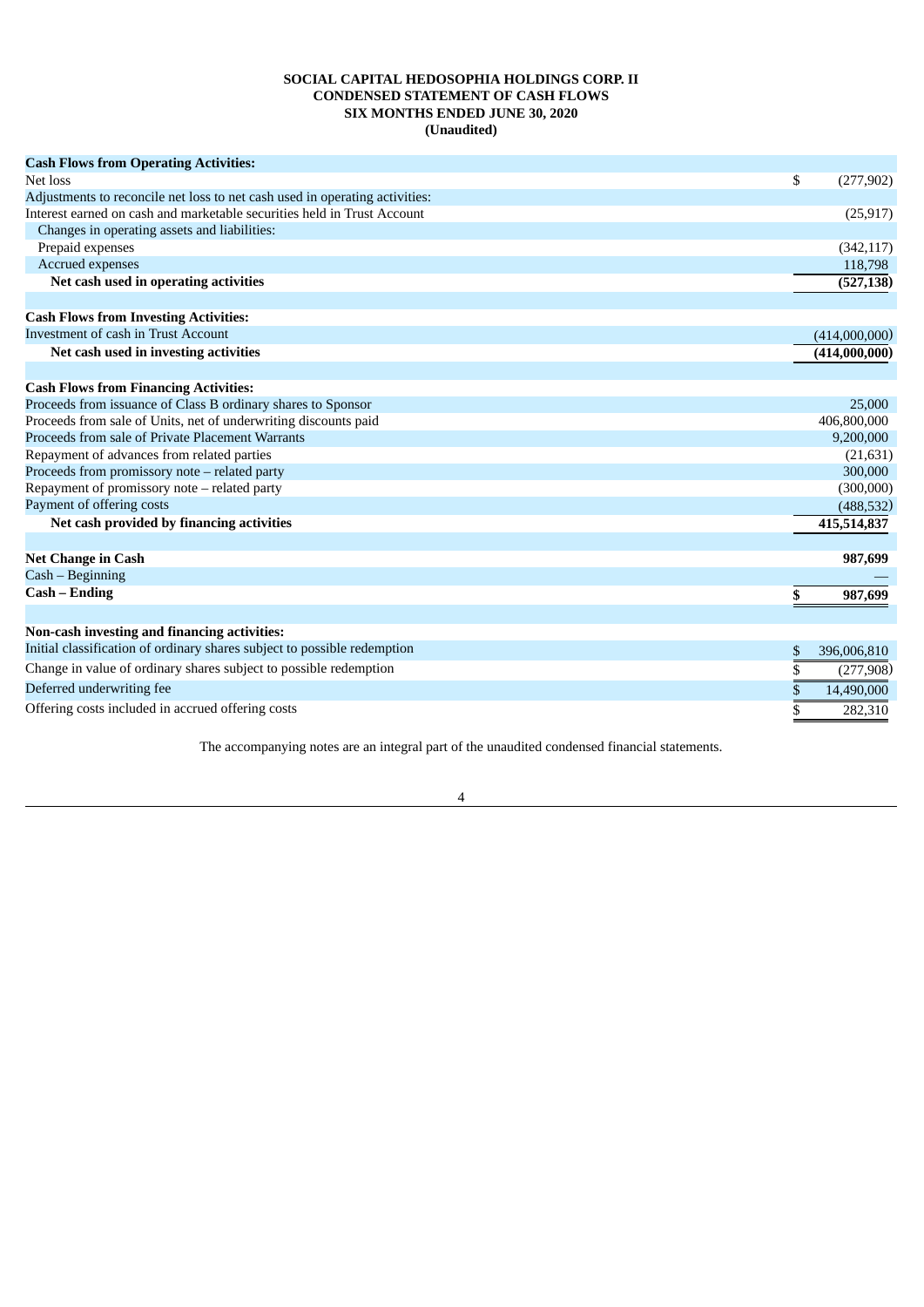## <span id="page-6-0"></span>**NOTE 1. DESCRIPTION OF ORGANIZATION AND BUSINESS OPERATIONS**

Social Capital Hedosophia Holdings Corp. II (the "Company") is a blank check company incorporated as a Cayman Islands exempted company on October 18, 2019. The Company was formed for the purpose of effecting a merger, share exchange, asset acquisition, share purchase, reorganization or similar business combination with one or more businesses (a "Business Combination").

Although the Company is not limited to a particular industry or sector for purposes of consummating a Business Combination, the Company intends to focus on businesses in the technology industries primarily located in the United States. The Company is an early stage and emerging growth company and, as such, the Company is subject to all of the risks associated with early stage and emerging growth companies.

As of June 30, 2020, the Company had not commenced any operations. All activity for the period from October 18, 2019 (inception) through June 30, 2020 relates to the Company's formation and the initial public offering ("Initial Public Offering"), which is described below. The Company will not generate any operating revenues until after the completion of its initial Business Combination, at the earliest. The Company will generate non-operating income in the form of interest income from the proceeds derived from the Initial Public Offering.

The registration statements for the Company's Initial Public Offering became effective on April 27, 2020. On April 30, 2020, the Company consummated the Initial Public Offering of 41,400,000 units (the "Units" and, with respect to the shares of Class A ordinary shares included in the Units sold, the "Public Shares"), which includes the full exercise by the underwriters of the over-allotment option to purchase an additional 5,400,000 Units, at \$10.00 per Unit, generating gross proceeds of \$414,000,000 which is described in Note 3.

Simultaneously with the closing of the Initial Public Offering, the Company consummated the sale of 6,133,333 warrants (the "Private Placement Warrants") at a price of \$1.50 per Private Placement Warrant in a private placement to SCH Sponsor II LLC (the "Sponsor"), generating gross proceeds of \$9,200,000, which is described in Note 4.

Transaction costs amounted to \$22,196,558 consisting of \$7,200,000 of underwriting fees, \$14,490,000 of deferred underwriting fees and \$506,558 of other offering costs. In addition, at June 30,2020, cash of \$987,699 was held outside of the Trust Account (as defined below) and is available for working capital purposes.

Following the closing of the Initial Public Offering on April 30, 2020, an amount of \$414,000,000 (\$10.00 per Unit) from the net proceeds of the sale of the Units in the Initial Public Offering and the sale of the Private Placement Warrants was placed in a trust account (the "Trust Account") located in the United States and invested in U.S. government securities, within the meaning set forth in Section 2(a)(16) of the Investment Company Act of 1940, as amended (the "Investment Company Act"), with a maturity of 185 days or less, or in any open-ended investment company that holds itself out as a money market fund meeting the conditions of Rule 2a-7 of the Investment Company Act, as determined by the Company, until the earlier of: (i) the completion of a Business Combination and (ii) the distribution of the funds in the Trust Account to the Company's shareholders, as described below.

The Company will provide the holders of the Public Shares (the "Public Shareholders") with the opportunity to redeem all or a portion of their Public Shares upon the completion of the Business Combination, either (i) in connection with a shareholder meeting called to approve the Business Combination or (ii) by means of a tender offer. The decision as to whether the Company will seek shareholder approval of a Business Combination or conduct a tender offer will be made by the Company, solely in its discretion. The Public Shareholders will be entitled to redeem their shares for a pro rata portion of the amount held in the Trust Account, calculated as of two business days prior to the completion of a Business Combination, including any pro rata interest earned on the funds held in the Trust Account and not previously released to the Company to pay its tax obligations. The per-share amount to be distributed to the Public Shareholders who redeem their shares will not be reduced by the deferred underwriting commissions the Company will pay to the underwriters (as discussed in Note 6). There will be no redemption rights upon the completion of a Business Combination with respect to the Company's warrants.

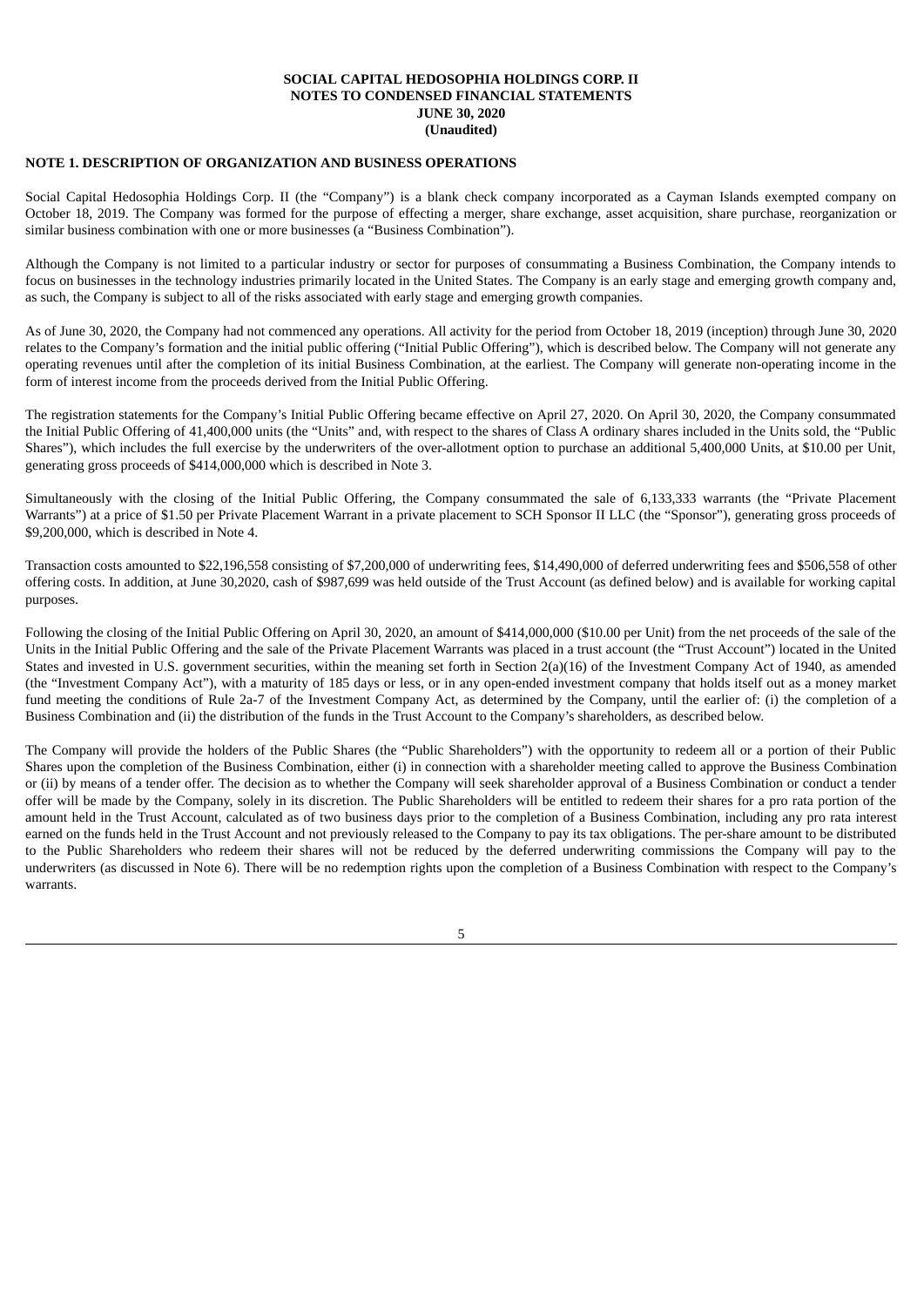The Company will proceed with a Business Combination only if the Company has net tangible assets, after payment of the deferred underwriting commission, of at least \$5,000,001 upon such completion of a Business Combination and, if the Company seeks shareholder approval, it receives an ordinary resolution under Cayman Islands law approving a Business Combination, which requires the affirmative vote of a majority of the shareholders who attend and vote and a general meeting of the Company. If a shareholder vote is not required and the Company does not decide to hold a shareholder vote for business or other legal reasons, the Company will, pursuant to its Amended and Restated Memorandum and Articles of Association, conduct the redemptions pursuant to the tender offer rules of the Securities and Exchange Commission ("SEC"), and file tender offer documents containing substantially the same information as would be included in a proxy statement with the SEC prior to completing a Business Combination. If the Company seeks shareholder approval in connection with a Business Combination, the Company's Sponsor has agreed to vote its Founder Shares (as defined in Note 5) and any Public Shares purchased during or after the Initial Public Offering in favor of approving a Business Combination and to waive its redemption rights with respect to any such shares in connection with a shareholder vote to approve a Business Combination or seek to sell any shares to the Company in a tender offer in connection with a Business Combination. Additionally, subject to the immediately succeeding paragraph, each public shareholder may elect to redeem their Public Shares, without voting, and if they do vote, irrespective of whether they vote for or against a proposed Business Combination.

Notwithstanding the foregoing, if the Company seeks shareholder approval of the Business Combination and the Company does not conduct redemptions pursuant to the tender offer rules, a Public Shareholder, together with any affiliate of such shareholder or any other person with whom such shareholder is acting in concert or as a "group" (as defined under Section 13 of the Securities Exchange Act of 1934, as amended (the "Exchange Act")) will be restricted from redeeming its shares with respect to more than 15% of the Public Shares without the Company's prior written consent.

The Sponsor has agreed (a) to waive its redemption rights with respect to any Founder Shares and Public Shares held by it in connection with the completion of a Business Combination (and not seek to sell its shares to the Company in any tender offer the Company undertakes in connection with its initial Business Combination) and (b) not to propose an amendment to the Amended and Restated Memorandum of Articles of Association (i) to modify the substance or timing of the Company's obligation to redeem 100% of the Public Shares if the Company does not complete a Business Combination within Combination Period (as defined below) or (ii) with respect to any other provision relating to shareholders' rights or pre-initial business combination activity, unless the Company provides the public shareholders with the opportunity to redeem their Public Shares in conjunction with any such amendment.

The Company will have until April 30, 2022 (the "Combination Period") to consummate a Business Combination. However, if the Company has not completed a Business Combination within the Combination Period, the Company will (i) cease all operations except for the purpose of winding up, (ii) as promptly as reasonably possible but not more than ten business days thereafter, redeem the public shares, at a per-share price, payable in cash, equal to the aggregate amount then on deposit in the Trust Account, including interest (which interest shall be net of taxes payable, and less up to \$100,000 of interest to pay dissolution expenses) divided by the number of then outstanding public shares, which redemption will completely extinguish the rights of the Public Shareholders as shareholders (including the right to receive further liquidation distributions, if any), subject to applicable law, and (iii) as promptly as reasonably possible following such redemption, subject to the approval of the Company's remaining Public Shareholders and its Board of Directors, liquidate and dissolve, subject in each case to the Company's obligations under Cayman Islands law to provide for claims of creditors and the requirements of other applicable law. In the event of a liquidation, the Public Shareholders will be entitled to receive a full pro rata interest in the Trust Account (\$10.00 per share, plus any pro rata interest earned on the Trust Fund not previously released to the Company and less up to \$100,000 of interest to pay dissolution expenses). There will be no redemption rights or liquidating distributions with respect to the Founder Shares or the Private Placement Warrants, which will expire worthless if the Company fails to complete a Business Combination within the Combination Period.

In order to protect the amounts held in the Trust Account, the Sponsor has agreed that it will be liable to the Company, if and to the extent any claims by a third party (other than the Company's independent auditors) for services rendered or products sold to the Company, or a prospective target business with which the Company has discussed entering into a transaction agreement, reduce the amount of funds in the Trust Account to below (1) \$10.00 per Public Share or (2) such lesser amount per Public Share held in the Trust Account as of the date of the liquidation of the Trust Account due to reductions in the value of trust assets, in each case net of the interest which may be withdrawn to pay taxes, except as to any claims by a third party who executed a waiver of any and all rights to seek access to the Trust Account and except as to any claims under the Company's indemnity of the underwriters of the Initial Public Offering against certain liabilities, including liabilities under the Securities Act of 1933, as amended (the "Securities Act"). In the event that an executed waiver is deemed to be unenforceable against a third party, the Sponsor will not be responsible to the extent of any liability for such third-party claims. The Company will seek to reduce the possibility that the Sponsor will have to indemnify the Trust Account due to claims of creditors by endeavoring to have all vendors, service providers (other than the Company's independent auditors), prospective target businesses or other entities with which the Company does business, execute agreements with the Company waiving any right, title, interest or claim of any kind in or to monies held in the Trust Account.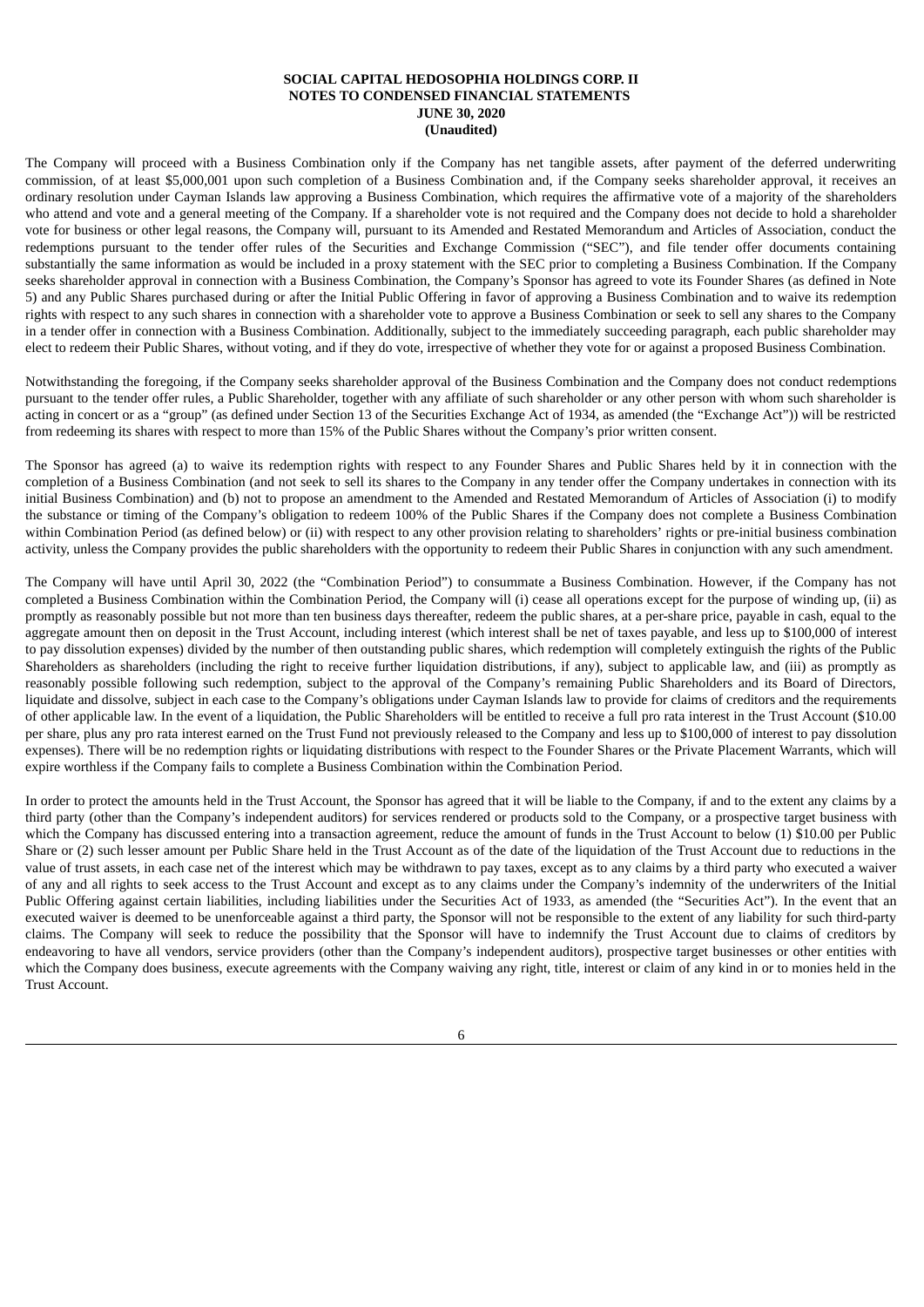## **NOTE 2. SUMMARY OF SIGNIFICANT ACCOUNTING POLICIES**

#### **Basis of Presentation**

The accompanying unaudited condensed financial statements have been prepared in accordance with accounting principles generally accepted in the United States of America ("GAAP") for interim financial information and in accordance with the instructions to Form 10-Q and Article 8 of Regulation S-X of the Securities and Exchange Commission (the "SEC"). Certain information or footnote disclosures normally included in financial statements prepared in accordance with GAAP have been condensed or omitted, pursuant to the rules and regulations of the SEC for interim financial reporting. Accordingly, they do not include all the information and footnotes necessary for a complete presentation of financial position, results of operations, or cash flows. In the opinion of management, the accompanying unaudited condensed financial statements include all adjustments, consisting of a normal recurring nature, which are necessary for a fair presentation of the financial position, operating results and cash flows for the periods presented.

The accompanying unaudited condensed financial statements should be read in conjunction with the Company's prospectus for its Initial Public Offering as filed with the SEC on April 29, 2020, as well as the Company's Current Reports on Form 8-K, as filed with the SEC on April 30, 2020 and May 6, 2020. The interim results for the three and six months ended June 30, 2020 are not necessarily indicative of the results to be expected for the year ending December 31, 2020 or for any future periods.

#### **Emerging Growth Company**

The Company is an "emerging growth company," as defined in Section 2(a) of the Securities Act, as modified by the Jumpstart Our Business Startups Act of 2012 (the "JOBS Act"), and it may take advantage of certain exemptions from various reporting requirements that are applicable to other public companies that are not emerging growth companies including, but not limited to, not being required to comply with the independent registered public accounting firm attestation requirements of Section 404 of the Sarbanes-Oxley Act, reduced disclosure obligations regarding executive compensation in its periodic reports and proxy statements, and exemptions from the requirements of holding a nonbinding advisory vote on executive compensation and shareholder approval of any golden parachute payments not previously approved.

Further, Section 102(b)(1) of the JOBS Act exempts emerging growth companies from being required to comply with new or revised financial accounting standards until private companies (that is, those that have not had a Securities Act registration statement declared effective or do not have a class of securities registered under the Exchange Act) are required to comply with the new or revised financial accounting standards. The JOBS Act provides that a company can elect to opt out of the extended transition period and comply with the requirements that apply to non-emerging growth companies but any such election to opt out is irrevocable. The Company has elected not to opt out of such extended transition period which means that when a standard is issued or revised and it has different application dates for public or private companies, the Company, as an emerging growth company, can adopt the new or revised standard at the time private companies adopt the new or revised standard. This may make comparison of the Company's financial statements with another public company which is neither an emerging growth company nor an emerging growth company which has opted out of using the extended transition period difficult or impossible because of the potential differences in accounting standards used.

## **Use of Estimates**

The preparation of the condensed financial statements in conformity with GAAP requires the Company's management to make estimates and assumptions that affect the reported amounts of assets and liabilities and disclosure of contingent assets and liabilities at the date of the condensed financial statements and the reported amounts of revenues and expenses during the reporting period.

Making estimates requires management to exercise significant judgment. It is at least reasonably possible that the estimate of the effect of a condition, situation or set of circumstances that existed at the date of the financial statements, which management considered in formulating its estimate, could change in the near term due to one or more future confirming events. Accordingly, the actual results could differ significantly from those estimates.

#### **Cash and Cash Equivalents**

The Company considers all short-term investments with an original maturity of three months or less when purchased to be cash equivalents. The Company did not have any cash equivalents as of June 30, 2020 and December 31, 2019.

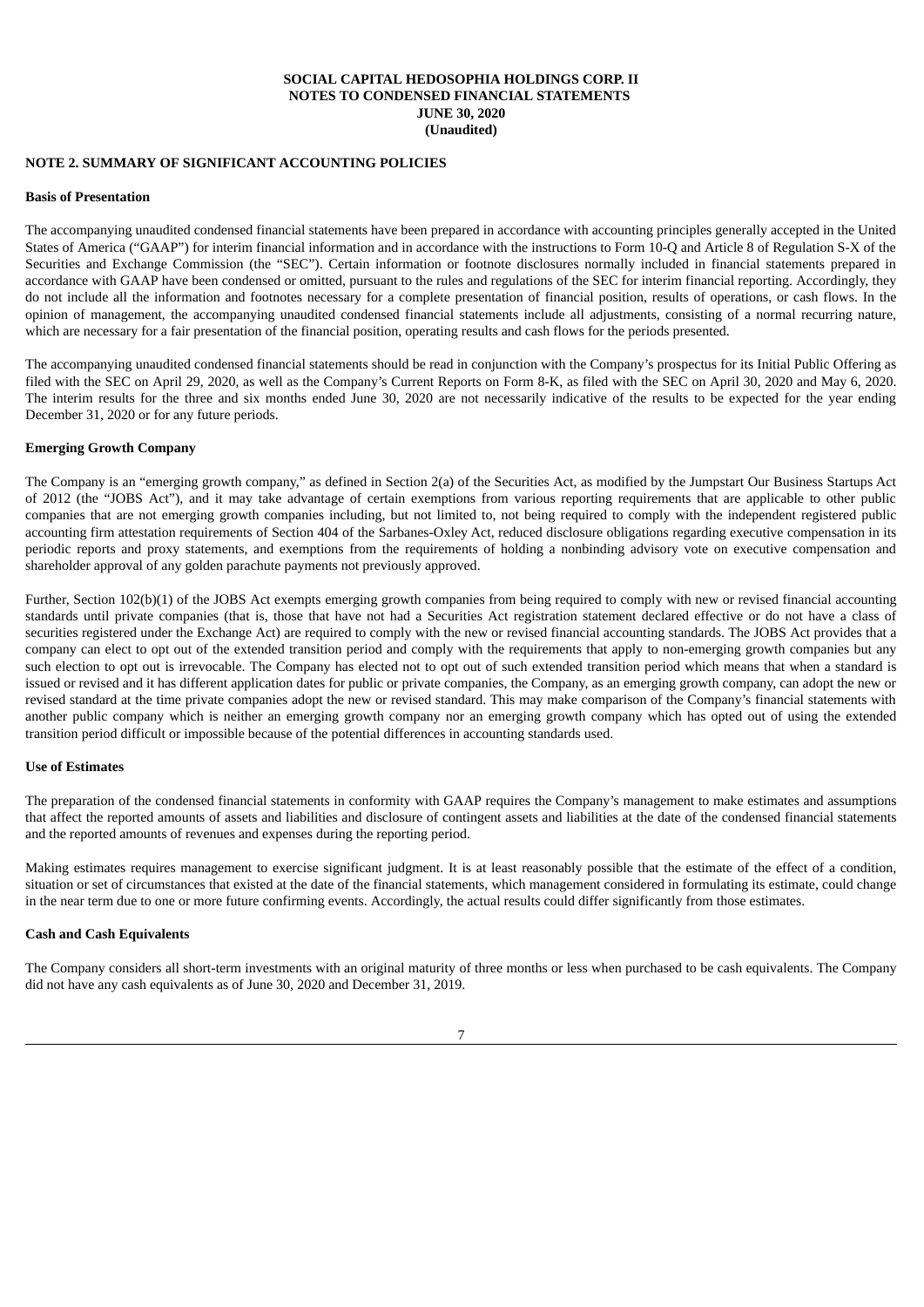## **Cash and Marketable Securities Held in Trust Account**

At June 30, 2020, the assets held in the Trust Account were held in cash. In July 2020, the Company invested the cash held in the Trust Account in U.S. Treasury securities and money market funds.

### **Class A Ordinary Shares Subject to Possible Redemption**

The Company accounts for its Class A ordinary shares subject to possible redemption in accordance with the guidance in Accounting Standards Codification ("ASC") Topic 480 "Distinguishing Liabilities from Equity." Class A ordinary shares subject to mandatory redemption are classified as a liability instrument and are measured at fair value. Conditionally redeemable ordinary shares (including ordinary shares that feature redemption rights that are either within the control of the holder or subject to redemption upon the occurrence of uncertain events not solely within the Company's control) are classified as temporary equity. At all other times, ordinary shares are classified as shareholders' equity. The Company's Class A ordinary shares feature certain redemption rights that are considered to be outside of the Company's control and subject to occurrence of uncertain future events. Accordingly, Class A ordinary shares subject to possible redemption are presented at redemption value as temporary equity, outside of the shareholders' equity section of the Company's condensed balance sheets.

## **Income Taxes**

The Company accounts for income taxes under ASC 740, "Income Taxes" ("ASC 740"). ASC 740 requires the recognition of deferred tax assets and liabilities for both the expected impact of differences between the financial statement and tax basis of assets and liabilities and for the expected future tax benefit to be derived from tax loss and tax credit carry forwards. ASC 740 additionally requires a valuation allowance to be established when it is more likely than not that all or a portion of deferred tax assets will not be realized.

ASC 740 also clarifies the accounting for uncertainty in income taxes recognized in an enterprise's financial statements and prescribes a recognition threshold and measurement process for financial statement recognition and measurement of a tax position taken or expected to be taken in a tax return. For those benefits to be recognized, a tax position must be more-likely-than-not to be sustained upon examination by taxing authorities. The Company recognizes accrued interest and penalties related to unrecognized tax benefits as income tax expense. There were no unrecognized tax benefits and no amounts accrued for interest and penalties as of June 30, 2020 and December 31, 2019. The Company is currently not aware of any issues under review that could result in significant payments, accruals or material deviation from its position. The Company is subject to income tax examinations by major taxing authorities since inception.

The Company is considered an exempted Cayman Islands Company and is presently not subject to income taxes or income tax filing requirements in the Cayman Islands or the United States. As such, the Company's tax provision was zero for the period presented.

On March 27, 2020, President Trump signed the Coronavirus Aid, Relief, and Economic Security "CARES" Act into law. The CARES Act includes several significant business tax provisions that, among other things, would eliminate the taxable income limit for certain net operating losses ("NOLs") and allow businesses to carry back NOLs arising in 2018, 2019 and 2020 to the five prior years, suspend the excess business loss rules, accelerate refunds of previously generated corporate alternative minimum tax credits, generally loosen the business interest limitation under IRC section 163(j) from 30 percent to 50 percent among other technical corrections included in the Tax Cuts and Jobs Act tax provisions. The Company does not believe that the CARES Act will have a significant impact on Company's financial position or statement of operations.

#### **Net Loss per Ordinary Share**

Net loss per ordinary share is computed by dividing net loss by the weighted average number of ordinary shares outstanding for the period. The Company applies the two-class method in calculating earnings per share. Ordinary shares subject to possible redemption at June 30, 2020, which are not currently redeemable and are not redeemable at fair value, have been excluded from the calculation of basic net loss per ordinary share since such shares, if redeemed, only participate in their pro rata share of the Trust Account earnings. The Company has not considered the effect of warrants sold in the Initial Public Offering and the private placement to purchase 19,933,333 ordinary shares in the calculation of diluted loss per share, since the exercise of the warrants into ordinary shares is contingent upon the occurrence of future events. As a result, diluted net loss per ordinary share is the same as basic net loss per ordinary share for the periods presented.

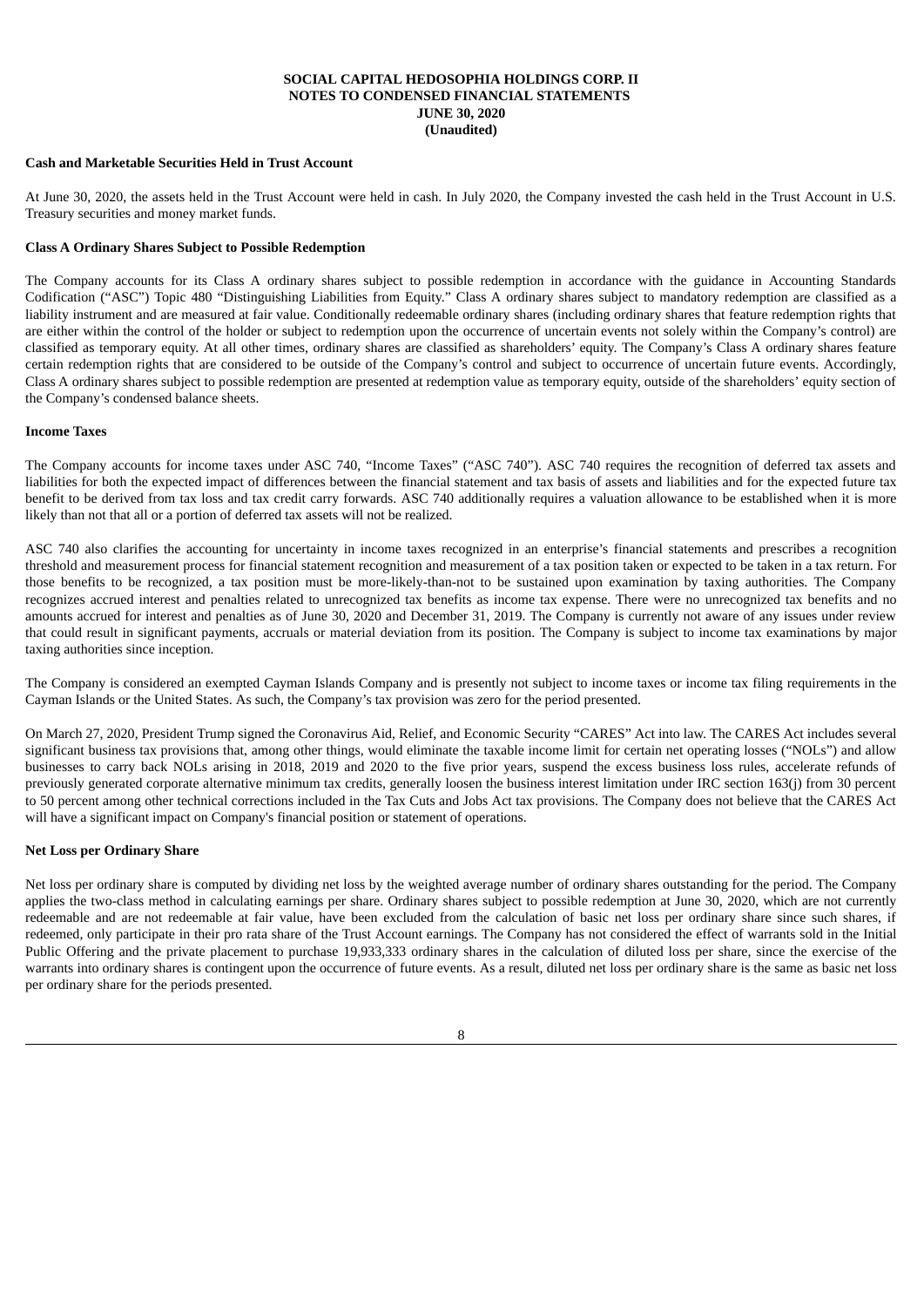#### **Reconciliation of Net Loss Per Ordinary Share**

The Company's net loss is adjusted for the portion of income that is attributable to ordinary shares subject to possible redemption, as these shares only participate in the earnings of the Trust Account and not the income or losses of the Company. Accordingly, basic and diluted loss per ordinary share is calculated as follows:

|                                                                             | <b>Three Months</b><br>Ended<br><b>June 30,</b><br>2020 |            | <b>Six Months</b><br>Ended<br><b>June 30,</b><br>2020 |            |
|-----------------------------------------------------------------------------|---------------------------------------------------------|------------|-------------------------------------------------------|------------|
| Net loss                                                                    |                                                         | (277,902)  | S.                                                    | (277, 902) |
| Less: Income attributable to ordinary shares subject to possible redemption |                                                         | (24,771)   |                                                       | (24,771)   |
| Adjusted net loss                                                           |                                                         | (302, 673) |                                                       | (302, 673) |
| Weighted average shares outstanding, basic and diluted                      |                                                         | 11,111,082 |                                                       | 9,066,530  |
| Basic and diluted net loss per ordinary share                               |                                                         | (0.03)     | \$.                                                   | (0.03)     |

#### **Concentration of Credit Risk**

Financial instruments that potentially subject the Company to concentrations of credit risk consist of a cash account in a financial institution which, at times may exceed the Federal Depository Insurance Coverage of \$250,000. The Company has not experienced losses on this account and management believes the Company is not exposed to significant risks on such account.

#### **Fair Value of Financial Instruments**

The fair value of the Company's assets and liabilities, which qualify as financial instruments under ASC Topic 820, "Fair Value Measurement," approximates the carrying amounts represented in the accompanying condensed balance sheets, primarily due to their short-term nature.

#### **Recent Accounting Standards**

Management does not believe that any recently issued, but not yet effective, accounting standards, if currently adopted, would have a material effect on the accompanying condensed financial statements.

#### **NOTE 3. INITIAL PUBLIC OFFERING**

Pursuant to the Initial Public Offering, the Company sold 41,400,000 Units, which includes the full exercise by the underwriter of its option to purchase an additional 5,400,000 Units, at a purchase price of \$10.00 per Unit. Each Unit consists of one Class A ordinary share and one-third of one redeemable warrant ("Public Warrant"). Each whole Public Warrant entitles the holder to purchase one Class A ordinary share at an exercise price of \$11.50 per whole share (see Note 7).

## **NOTE 4. PRIVATE PLACEMENT**

Simultaneously with the closing of the Initial Public Offering, the Sponsor purchased an aggregate of 6,133,333 Private Placement Warrants at a price of \$1.50 per Private Placement Warrant, for an aggregate purchase price of \$9,200,000. Each Private Placement Warrant is exercisable for one Class A Share at a price of \$11.50 per share, subject to adjustment (see Note 7). The proceeds from the sale of the Private Placement Warrants were added to the net proceeds from the Initial Public Offering held in the Trust Account. If the Company does not complete a Business Combination within the Combination Period, the proceeds from the sale of the Private Placement Warrants held in the Trust Account will be used to fund the redemption of the Public Shares (subject to the requirements of applicable law) and the Private Placement Warrants will expire worthless.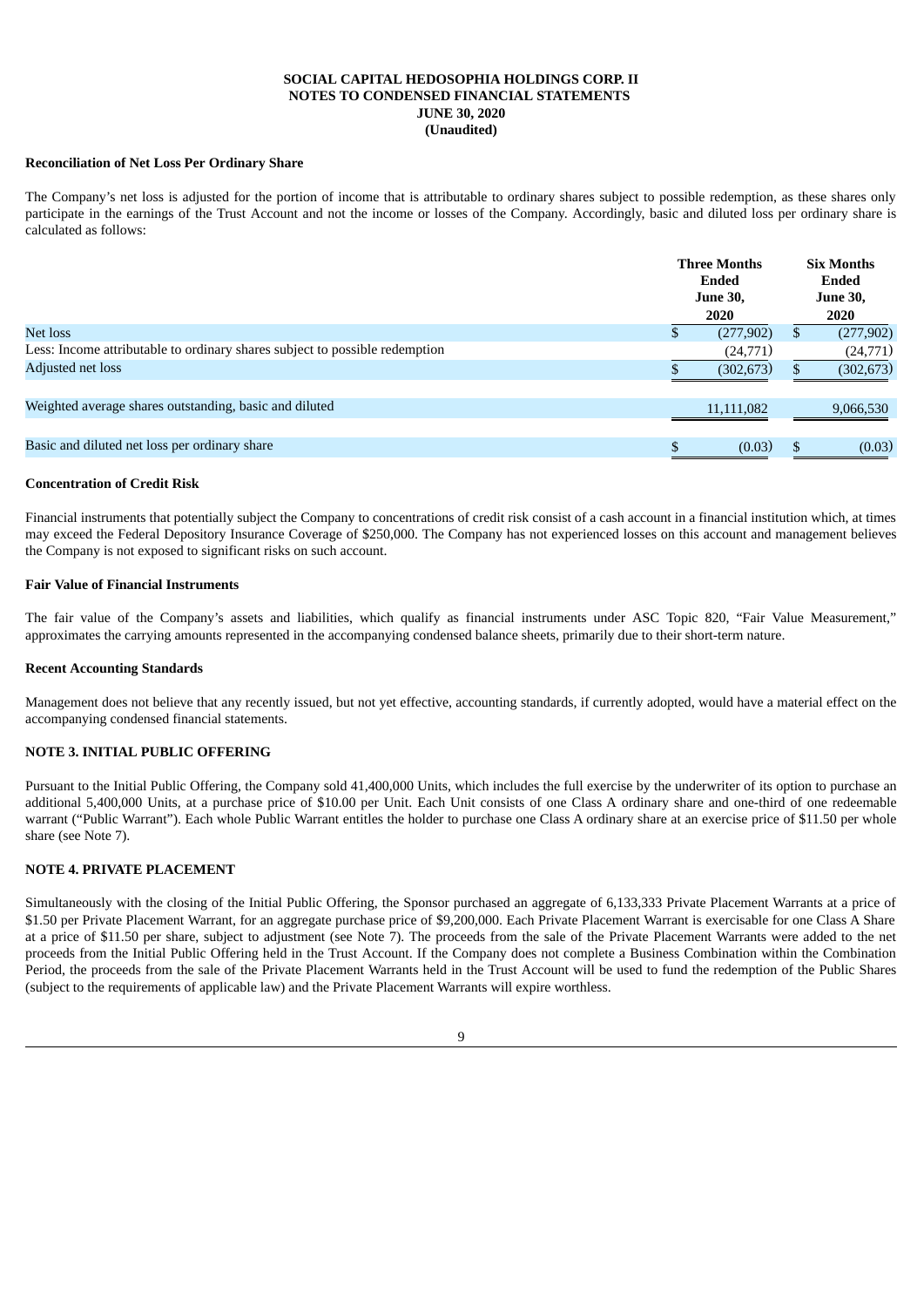## **NOTE 5. RELATED PARTY TRANSACTIONS**

#### **Founder Shares**

In October 2019, the Company issued one ordinary share to the Sponsor for no consideration. On January 21, 2020, the Company cancelled the one share issued in October 2019 and the Sponsor purchased 8,625,000 Founder Shares for an aggregate purchase price of \$25,000. On April 27, 2020, the Company effected a share capitalization, resulting in 10,350,000 Founder Shares issued and outstanding as of such date. All share and per-share amounts have been retroactively restated to reflect the share capitalization. The Founder Shares will automatically convert into Class A ordinary shares on the first business day following the completion of a Business Combination, or earlier at the option of the holder, on a one-for-one basis, subject to certain adjustments, as described in Note 7.

The Founder Shares included an aggregate of up to 1,350,000 shares subject to forfeiture by the Sponsor to the extent that the underwriters' over-allotment was not exercised in full or in part, so that the number of Founder Shares would collectively represent 20% of the Company's issued and outstanding shares upon the completion of the Initial Public Offering. As a result of the underwriters' election to fully exercise their over-allotment option, no Founder Shares are subject to forfeiture.

The Sponsor has agreed, subject to limited exceptions, not to transfer, assign or sell any of its Class B ordinary shares or Class A ordinary shares received upon conversion thereof (together, "Founder Shares") until the earlier of: (A) one year after the completion of a Business Combination and (B) subsequent to a Business Combination, (x) if the last reported sale price of the Class A ordinary shares equals or exceeds \$12.00 per share (as adjusted for share splits, share dividends, rights issuances, subdivisions, reorganizations, recapitalizations and the like) for any 20 trading days within any 30-trading day period commencing at least 150 days after a Business Combination, or (y) the date on which the Company completes a liquidation, merger, amalgamation, share exchange, reorganization or other similar transaction that results in all of the Company's shareholders having the right to exchange their Class A ordinary shares for cash, securities or other property.

#### **Advances – Related Party**

The Sponsor advanced the Company an aggregate of \$21,631 to cover expenses related to the Initial Public Offering. The advances were non-interest bearing and due on demand. Advances in the aggregate amount of \$21,631 were repaid in February 2020.

#### **Promissory Note — Related Party**

On January 21, 2020, the Company issued an unsecured promissory note to the Sponsor, pursuant to which the Company borrowed an aggregate principal amount of \$300,000. The note was non-interest bearing and payable on the earlier of (i) June 30, 2020 and (ii) the completion of the Initial Public Offering. The borrowings outstanding under the note in the amount of \$300,000 were repaid upon the consummation of the Initial Public Offering on April 30, 2020.

## **Administrative Support Agreement**

The Company entered into an agreement whereby, commencing on April 27, 2020, the Company will pay an affiliate of the Sponsor up to \$10,000 per month for office space, administrative and support services. Upon completion of a Business Combination or its liquidation, the Company will cease paying these monthly fees. For the three and six months ended June 30, 2020, the Company incurred \$20,000 of such fees. As of June 30, 2020, \$20,000 is included in accrued expenses in the accompanying condensed balance sheets.

#### **Related Party Loans**

In order to finance transaction costs in connection with a Business Combination, the Sponsor or an affiliate of the Sponsor, or certain of the Company's officers and directors may, but are not obligated to, loan the Company funds as may be required ("Working Capital Loans"). Such Working Capital Loans would be evidenced by promissory notes. The notes may be repaid upon completion of a Business Combination, without interest, or, at the lender's discretion, up to \$1,500,000 of notes may be converted upon completion of a Business Combination into warrants at a price of \$1.50 per warrant. Such warrants would be identical to the Private Placement Warrants. In the event that a Business Combination does not close, the Company may use a portion of proceeds held outside the Trust Account to repay the Working Capital Loans but no proceeds held in the Trust Account would be used to repay the Working Capital Loans.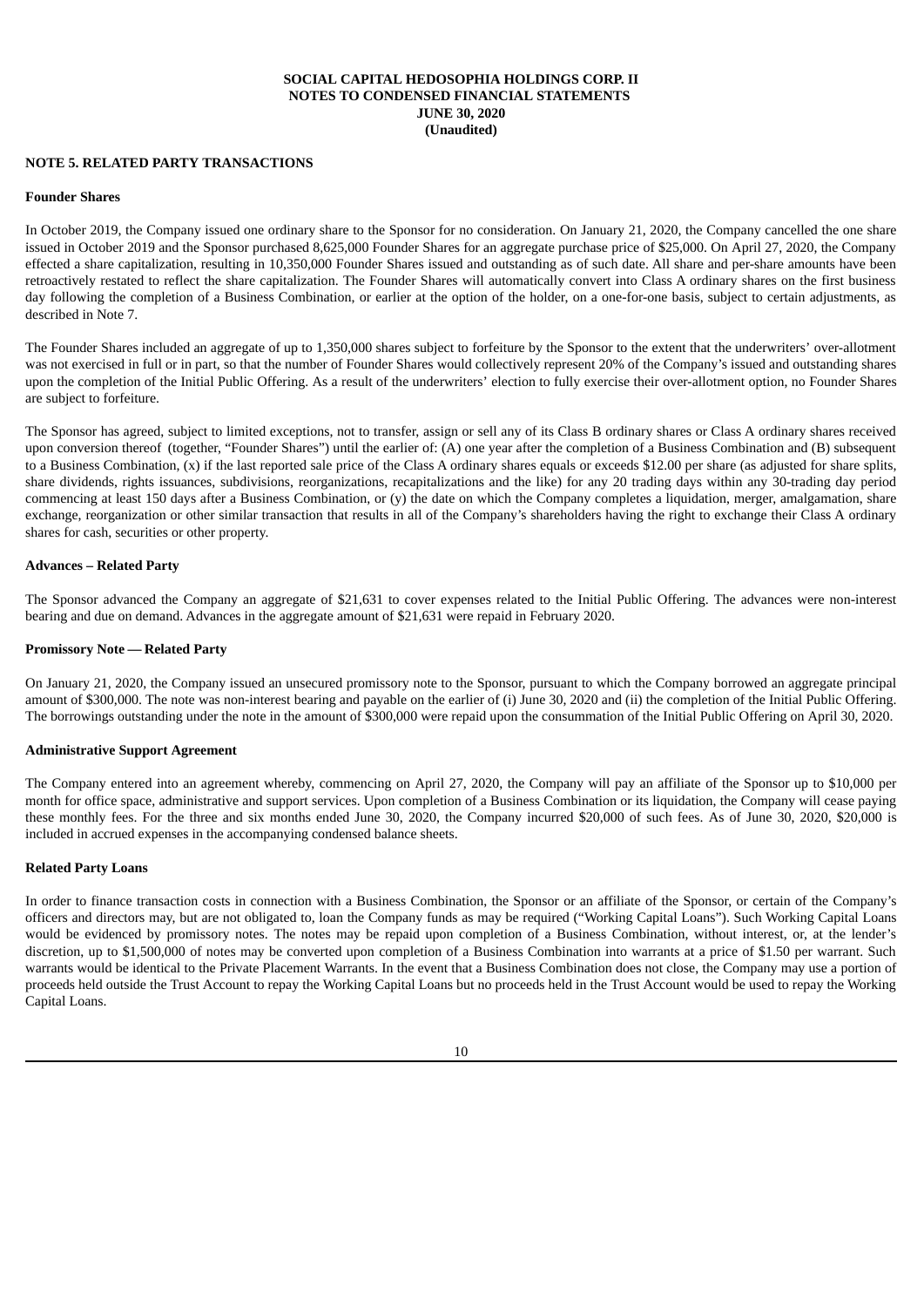## **NOTE 6. COMMITMENTS**

#### **Registration Rights**

Pursuant to a registration rights agreement entered into on April 27, 2020, the holders of the Founder Shares, Private Placement Warrants and warrants that may be issued upon conversion of Working Capital Loans (and any Class A ordinary shares issuable upon the exercise of the Private Placement Warrants or warrants issued upon conversion of the Working Capital Loans and upon conversion of the Founder Shares) will be entitled to registration rights requiring the Company to register such securities for resale (in the case of the Founder Shares, only after conversion to the Company's Class A ordinary shares). The holders of these securities will be entitled to make up to three demands, excluding short form registration demands, that the Company register such securities. In addition, the holders have certain "piggy-back" registration rights with respect to registration statements filed subsequent to the completion of a Business Combination and rights to require the Company to register for resale such securities pursuant to Rule 415 under the Securities Act. However, the registration rights agreement provides that the Company will not be required to effect or permit any registration or cause any registration statement to become effective until termination of the applicable lock-up period. The Company will bear the expenses incurred in connection with the filing of any such registration statements.

#### **Underwriting Agreement**

The underwriters are entitled to a deferred fee of \$0.35 per Unit, or \$14,490,000 in the aggregate. The deferred fee will become payable to the underwriters from the amounts held in the Trust Account solely in the event that the Company completes a Business Combination, subject to the terms of the underwriting agreement.

### **Financial Advisory Fee**

The underwriters agreed to reimburse the Company for an amount equal to 10% of the discount paid to the underwriters for financial advisory services provided by Connaught (UK) Limited in connection with the Initial Public Offering, of which \$720,000 was paid at the closing of the Initial Public Offering and up to \$1,449,000 will be payable at the time of the closing of a Business Combination.

## **NOTE 7. SHAREHOLDERS' EQUITY**

*Preferred Shares* — The Company is authorized to issue 5,000,000 preference shares with a par value of \$0.0001. The Company's board of directors will be authorized to fix the voting rights, if any, designations, powers, preferences, the relative, participating, optional or other special rights and any qualifications, limitations and restrictions thereof, applicable to the shares of each series. The board of directors will be able to, without shareholder approval, issue preferred shares with voting and other rights that could adversely affect the voting power and other rights of the holders of the ordinary shares and could have anti-takeover effects. At June 30, 2020 and December 31, 2019, there were no preferred shares issued or outstanding.

*Class A Ordinary Shares* — The Company is authorized to issue 500,000,000 Class A ordinary shares, with a par value of \$0.0001 per share. Holders of Class A ordinary shares are entitled to one vote for each share. At June 30, 2020 and December 31, 2019, there were 1,829,587 and no Class A ordinary shares issued or outstanding, excluding 39,570,413 and no Class A ordinary shares subject to possible redemption, respectively.

*Class B Ordinary Shares* — The Company is authorized to issue 50,000,000 Class B ordinary shares, with a par value of \$0.0001 per share. Holders of the Class B ordinary shares are entitled to one vote for each share. At June 30, 2020 and December 31, 2019, there were 10,350,000 and one Class B ordinary shares issued and outstanding, respectively.

Only holders of the Class B ordinary shares will have the right to vote on the election of directors prior to the Business Combination. Holders of Class A ordinary shares and holders of Class B ordinary shares will vote together as a single class on all matters submitted to a vote of our shareholders except as otherwise required by law.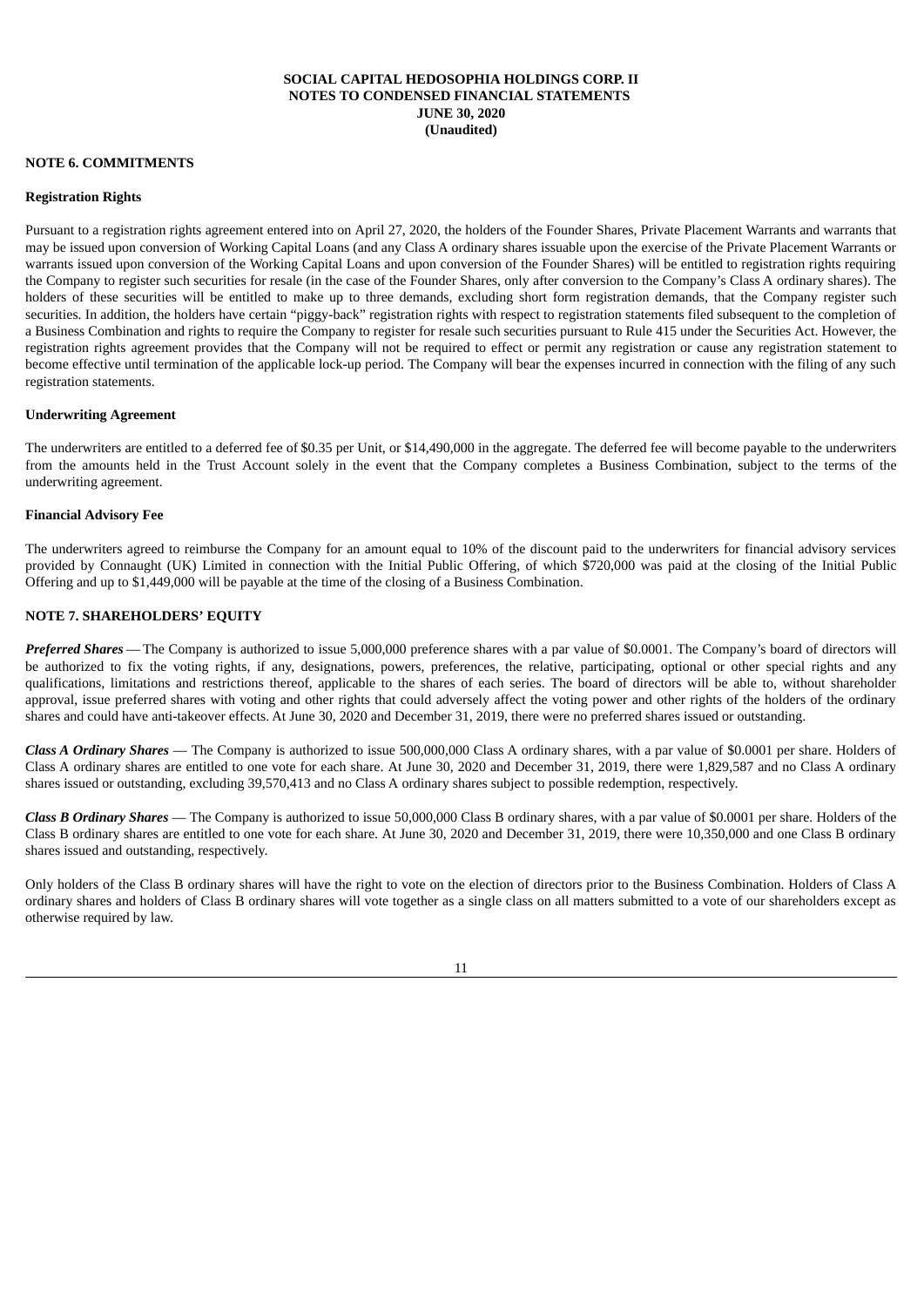The Class B Shares will automatically convert into Class A ordinary shares on the first business day following the completion of the Business Combination, or earlier at the option of the holder, on a one-for-one basis, subject to adjustment. In the case that additional Class A ordinary shares, or equity-linked securities, are issued or deemed issued in excess of the amounts issued in the Initial Public Offering and related to the closing of a Business Combination, the ratio at which Founder Shares will convert into Class A ordinary shares will be adjusted (subject to waiver by holders of a majority of the Class B ordinary shares) so that the number of Class A ordinary shares issuable upon conversion of all Founder Shares will equal, in the aggregate, on an as-converted basis, 20% of the sum of the ordinary shares issued and outstanding upon completion of the Initial Public Offering plus the number of Class A ordinary shares and equity-linked securities issued or deemed issued in connection with a Business Combination (net of redemptions), excluding any Class A ordinary shares or equity-linked securities issued, or to be issued, to any seller in a Business Combination and any Private Placement Warrants issued to the Sponsor.

*Warrants* — Public Warrants may only be exercised for a whole number of shares. No fractional shares will be issued upon exercise of the Public Warrants. The Public Warrants will become exercisable on the later of (a) 30 days after the completion of a Business Combination and (b) 12 months from the closing of the Initial Public Offering. The Public Warrants will expire five years from the completion of a Business Combination or earlier upon redemption or liquidation.

The Company will not be obligated to deliver any Class A ordinary shares pursuant to the exercise of a Public Warrant and will have no obligation to settle such Public Warrant exercise unless a registration statement under the Securities Act covering the issuance of the Class A ordinary shares issuable upon exercise of the Public Warrants is then effective and a prospectus relating thereto is current, subject to the Company satisfying its obligations with respect to registration. No Public Warrant will be exercisable for cash or on a cashless basis, and the Company will not be obligated to issue any shares to holders seeking to exercise their Public Warrants, unless the issuance of the shares upon such exercise is registered or qualified under the securities laws of the state of the exercising holder, or an exemption from registration is available.

The Company has agreed that as soon as practicable, but in no event later than 15 business days, after the closing of a Business Combination, it will use its commercially reasonable efforts to file with the SEC a registration statement registering the issuance, under the Securities Act, of the Class A ordinary shares issuable upon exercise of the Public Warrants. The Company will use it commercially reasonable efforts to cause the same to become effective within 60 business days after the closing of the Business Combination and to maintain the effectiveness of such registration statement, and a current prospectus relating thereto, until the expiration of the Public Warrants in accordance with the provisions of the warrant agreement. Notwithstanding the above, if the Class A ordinary shares are, at the time of any exercise of a Public Warrant, not listed on a national securities exchange such that they satisfy the definition of a "covered security" under Section 18(b)(1) of the Securities Act, the Company may, at its option, require holders of Public Warrants who exercise their Public Warrants to do so on a "cashless basis" in accordance with Section 3(a)(9) of the Securities Act and, in the event the Company so elects, the Company will not be required to file or maintain in effect a registration statement, but will use its commercially reasonable efforts to qualify the shares under applicable blue sky laws to the extent an exemption is not available.

Redemption of warrants when the price per Class A ordinary share equals or exceeds \$18.00. Once the Public Warrants become exercisable, the Company may redeem the Public Warrants:

- in whole and not in part;
- at a price of \$0.01 per Public Warrant;
- upon not less than 30 days' prior written notice of redemption to each warrant holder and
- if, and only if, the reported last sale price of the Class A ordinary shares for any 20 trading days within a 30-trading day period ending on the third trading day prior to the date on which the Company sends the notice of redemption to the warrant holders (the "Reference Value") equals or exceeds \$18.00 per share (as adjusted for share splits, share dividends, rights issuances, subdivisions, reorganizations, recapitalizations and the like).

Redemption of warrants when the price per Class A ordinary share equals or exceeds \$10.00. Once the Public Warrants become exercisable, the Company may redeem the Public Warrants:

- in whole and not in part;
- at \$0.10 per warrant upon a minimum of 30 days' prior written notice of redemption provided that holders will be able to exercise their warrants on a cashless basis prior to redemption and receive that number of shares based on the redemption date and the "fair market value" of the Class A ordinary shares;
- if, and only if, the Reference Value equals or exceeds \$10.00 per share (as adjusted for share splits, share dividends, rights issuances, subdivisions, reorganizations, recapitalizations and the like); and
- if the Reference Value is less than \$18.00 per share (as adjusted for share splits, share dividends, rights issuances, subdivisions, reorganizations, recapitalizations and the like) the Private Placement Warrants must also be concurrently called for redemption on the same terms as the outstanding Public Warrants, as described above.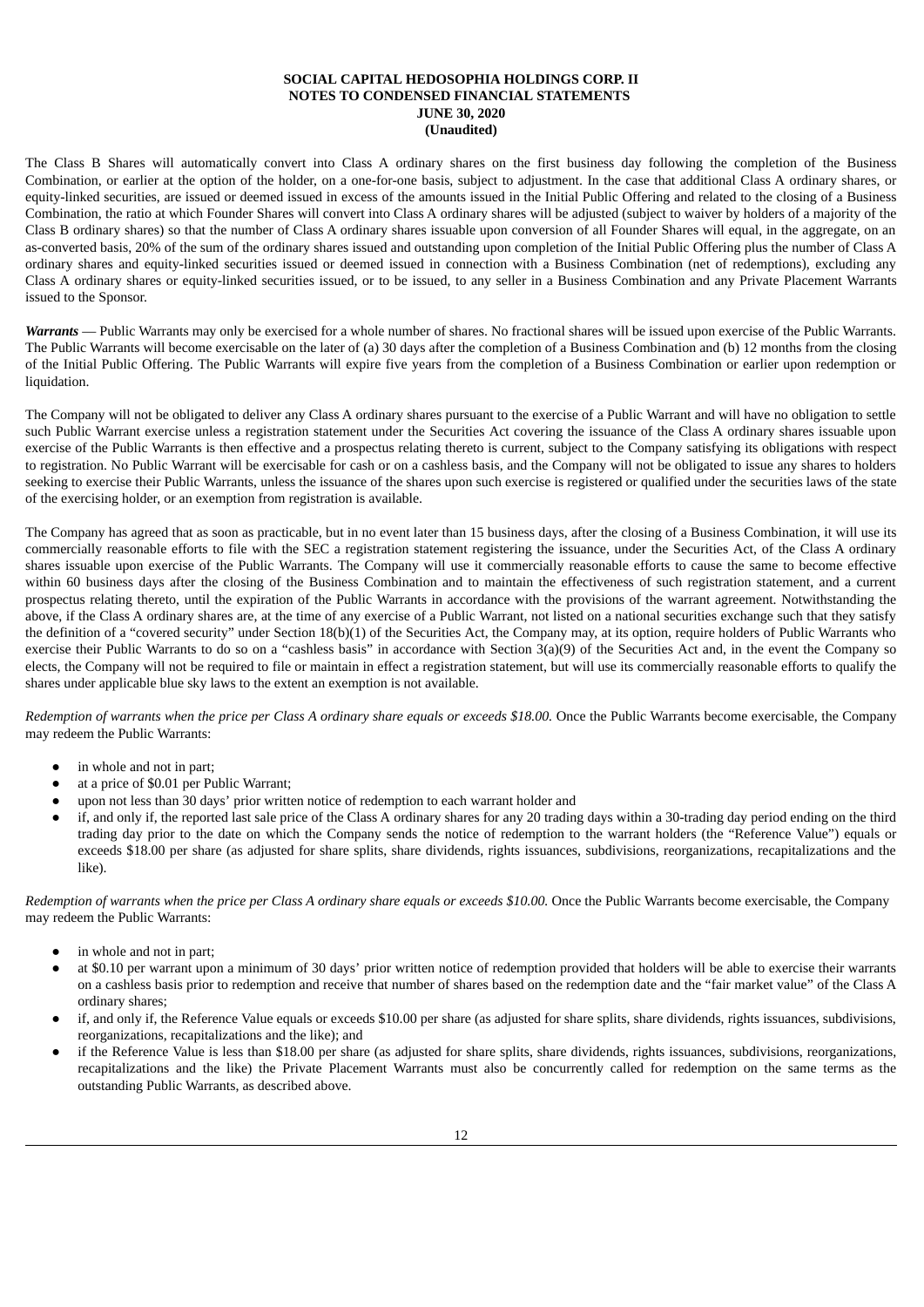If and when the Public Warrants become redeemable by the Company, the Company may exercise its redemption right even if it is unable to register or qualify the underlying securities for sale under all applicable state securities laws.

The exercise price and number of ordinary shares issuable upon exercise of the Public Warrants may be adjusted in certain circumstances including in the event of a share dividend, extraordinary dividend or recapitalization, reorganization, merger or consolidation. However, except as described below, the Public Warrants will not be adjusted for issuances of ordinary shares at a price below its exercise price. Additionally, in no event will the Company be required to net cash settle the Public Warrants. If the Company is unable to complete a Business Combination within the Combination Period and the Company liquidates the funds held in the Trust Account, holders of Public Warrants will not receive any of such funds with respect to their Public Warrants, nor will they receive any distribution from the Company's assets held outside of the Trust Account with respect to such Public Warrants. Accordingly, the Public Warrants may expire worthless.

In addition, if (x) the Company issues additional Class A ordinary shares or equity-linked securities for capital raising purposes in connection with the closing of a Business Combination at an issue price or effective issue price of less than \$9.20 per Class A ordinary share (with such issue price or effective issue price to be determined in good faith by the Company's board of directors, and in the case of any such issuance to the Sponsor or its affiliates, without taking into account any Founder Shares held by the Sponsor or such affiliates, as applicable, prior to such issuance) (the "Newly Issued Price"), (y) the aggregate gross proceeds from such issuances represent more than 60% of the total equity proceeds, and interest thereon, available for the funding of a Business Combination on the date of the completion of a Business Combination (net of redemptions), and (z) the volume weighted average trading price of the Company's ordinary shares during the 20 trading day period starting on the trading day prior to the day on which the Company consummates a Business Combination (such price, the "Market Value") is below \$9.20 per share, the exercise price of the Public Warrants will be adjusted (to the nearest cent) to be equal to 115% of the higher of the Market Value and the Newly Issued Price, and the \$18.00 per share redemption trigger prices described above will be adjusted (to the nearest cent) to be equal to 180% of the higher of the Market Value and the Newly Issued Price.

The Private Placement Warrants are identical to the Public Warrants underlying the Units sold in the Initial Public Offering, except that the Private Placement Warrants and the Class A ordinary shares issuable upon the exercise of the Private Placement Warrants will not be transferable, assignable or salable until 30 days after the completion of a Business Combination, subject to certain limited exceptions. Additionally, the Private Placement Warrants will be exercisable on a cashless basis and be non-redeemable as described above so long as they are held by the initial purchasers or their permitted transferees. If the Private Placement Warrants are held by someone other than the initial purchasers or their permitted transferees, the Private Placement Warrants will be redeemable by the Company and exercisable by such holders on the same basis as the Public Warrants.

### **NOTE 8. FAIR VALUE MEASUREMENTS**

The Company follows the guidance in ASC Topic 820 for its financial assets and liabilities that are re-measured and reported at fair value at each reporting period, and non-financial assets and liabilities that are re-measured and reported at fair value at least annually.

The fair value of the Company's financial assets and liabilities reflects management's estimate of amounts that the Company would have received in connection with the sale of the assets or paid in connection with the transfer of the liabilities in an orderly transaction between market participants at the measurement date. In connection with measuring the fair value of its assets and liabilities, the Company seeks to maximize the use of observable inputs (market data obtained from independent sources) and to minimize the use of unobservable inputs (internal assumptions about how market participants would price assets and liabilities). The following fair value hierarchy is used to classify assets and liabilities based on the observable inputs and unobservable inputs used in order to value the assets and liabilities:

- Level 1: Ouoted prices in active markets for identical assets or liabilities. An active market for an asset or liability is a market in which transactions for the asset or liability occur with sufficient frequency and volume to provide pricing information on an ongoing basis.
- Level 2: Observable inputs other than Level 1 inputs. Examples of Level 2 inputs include quoted prices in active markets for similar assets or liabilities and quoted prices for identical assets or liabilities in markets that are not active.
- Level 3: Unobservable inputs based on our assessment of the assumptions that market participants would use in pricing the asset or liability.

The following table presents information about the Company's assets that are measured at fair value on a recurring basis at June 30, 2020 and indicates the fair value hierarchy of the valuation inputs the Company utilized to determine such fair value:

| Description                                          | Level | <b>June 30, 2020</b> |
|------------------------------------------------------|-------|----------------------|
| Assets:                                              |       |                      |
| Cash and Marketable securities held in Trust Account |       | 414,025,917<br>S.    |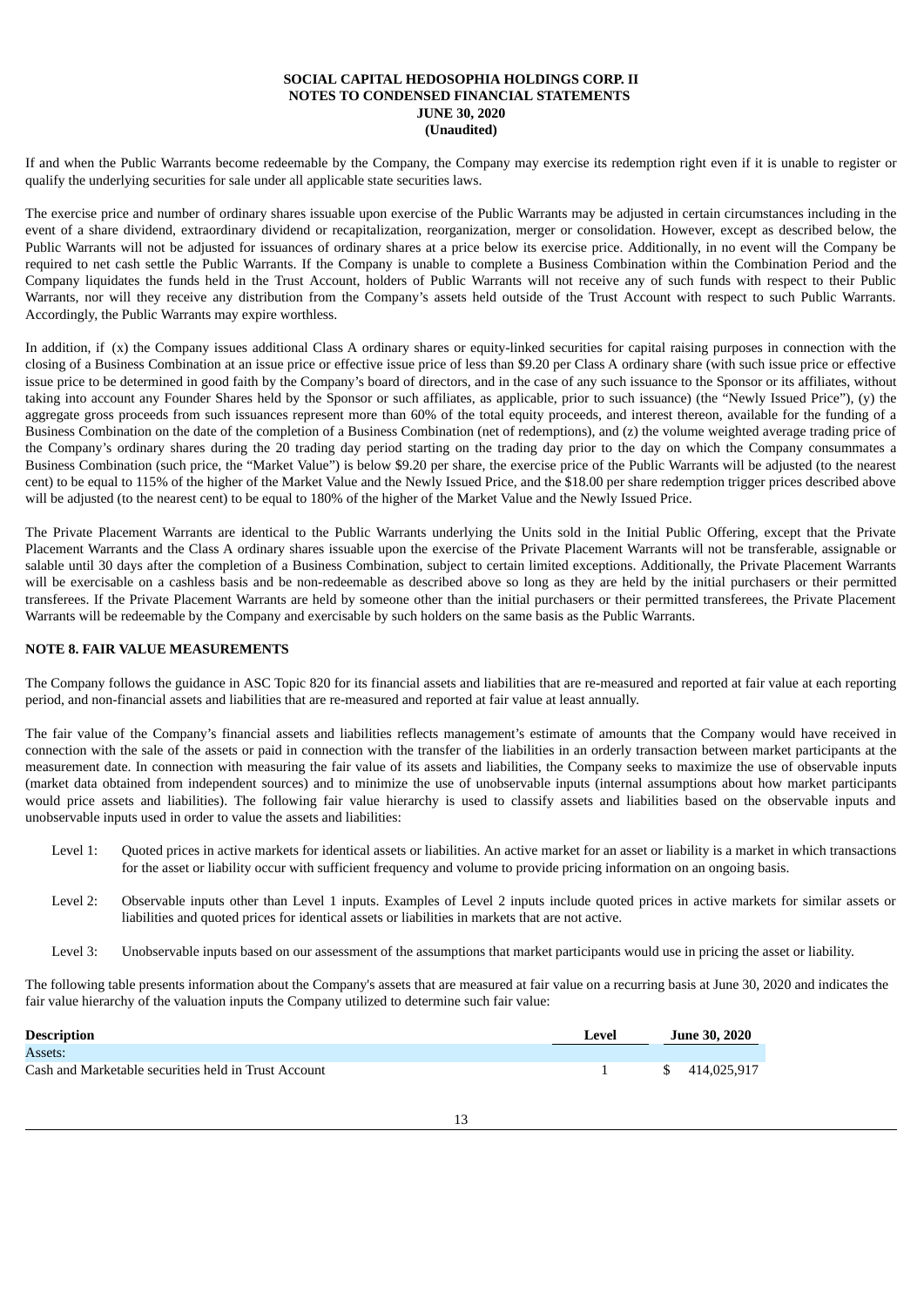## **NOTE 9. SUBSEQUENT EVENTS**

The Company evaluated subsequent events and transactions that occurred after the balance sheet date up to the date that the condensed financial statements were issued. Other than as described below, the Company did not identify any subsequent events that would have required adjustment or disclosure in the condensed financial statements.

In July 2020, the Company invested the cash held in the Trust Account in U.S. Treasury securities and money market funds.

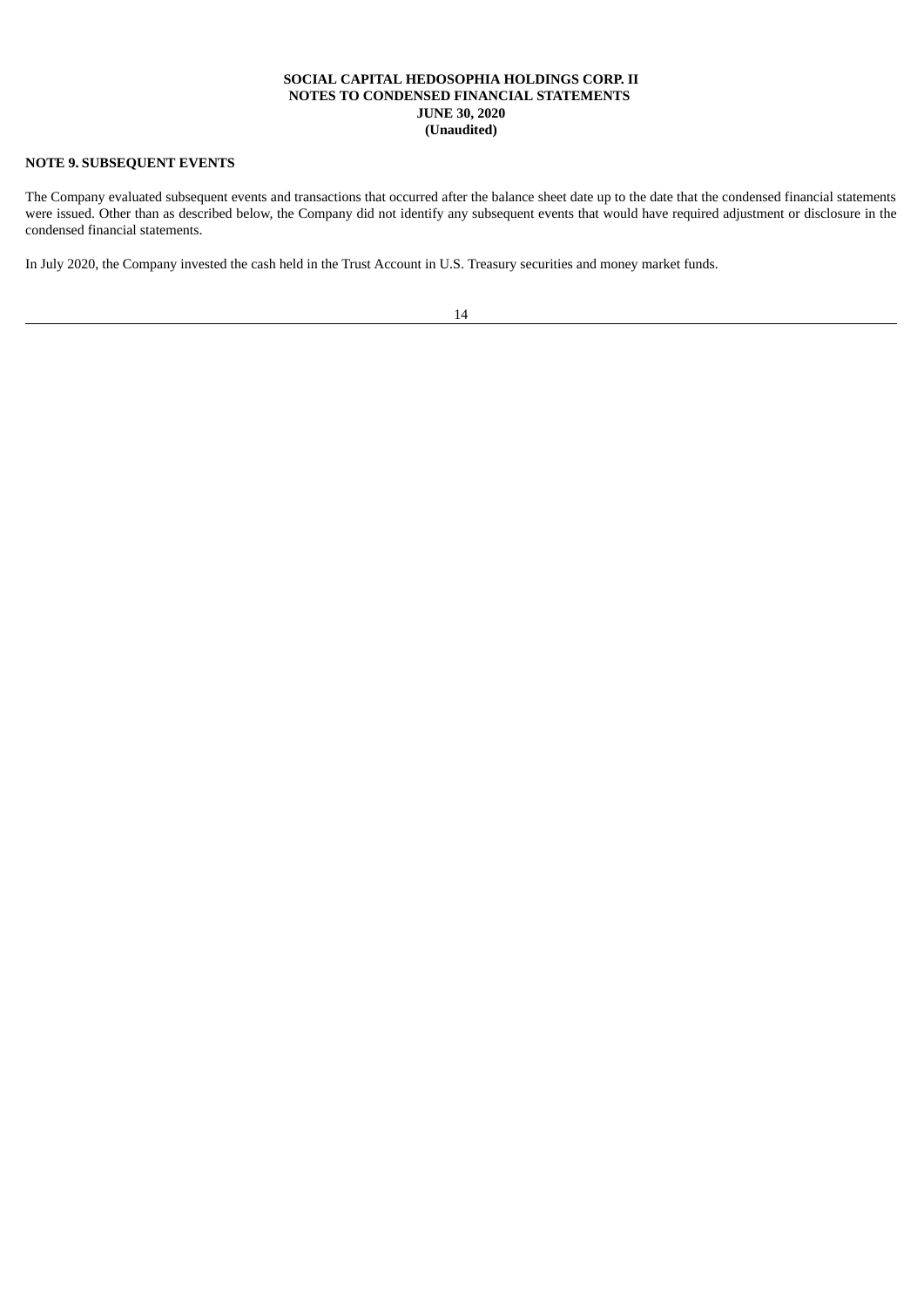## <span id="page-16-0"></span>**ITEM 2. MANAGEMENT'S DISCUSSION AND ANALYSIS OF FINANCIAL CONDITION AND RESULTS OF OPERATIONS**

References in this report (the "Quarterly Report") to "we," "us" or the "Company" refer to Social Capital Hedosophia Holdings Corp. II. References to our "management" or our "management team" refer to our officers and directors, and references to the "Sponsor" refer to SCH Sponsor II LLC. The following discussion and analysis of the Company's financial condition and results of operations should be read in conjunction with the financial statements and the notes thereto contained elsewhere in this Quarterly Report. Certain information contained in the discussion and analysis set forth below includes forwardlooking statements that involve risks and uncertainties.

### **Special Note Regarding Forward-Looking Statements**

This Quarterly Report includes "forward-looking statements" within the meaning of Section 27A of the Securities Act and Section 21E of the Exchange Act that are not historical facts, and involve risks and uncertainties that could cause actual results to differ materially from those expected and projected. All statements, other than statements of historical fact included in this Form 10-Q including, without limitation, statements in this "Management's Discussion and Analysis of Financial Condition and Results of Operations" regarding the Company's financial position, business strategy and the plans and objectives of management for future operations, are forward-looking statements. Words such as "anticipate," "believe," "continue," "could," "estimate," "expect," "intends," "may," "might," "plan," "possible," "potential," "predict," "project," "should," "would" and variations thereof and similar words and expressions are intended to identify such forward-looking statements. Such forward-looking statements relate to future events or future performance, but reflect management's current beliefs, based on information currently available. A number of factors could cause actual events, performance or results to differ materially from the events, performance and results discussed in the forward-looking statements. For information identifying important factors that could cause actual results to differ materially from those anticipated in the forward-looking statements, please refer to the Risk Factors section of the Company's final prospectus for its Initial Public Offering filed with the SEC on April 29, 2020. The Company's securities filings can be accessed on the EDGAR section of the SEC's website at www.sec.gov. Except as expressly required by applicable securities law, the Company disclaims any intention or obligation to update or revise any forward-looking statements whether as a result of new information, future events or otherwise.

#### **Overview**

We are a blank check company incorporated in the Cayman Islands on October 18, 2019 formed for the purpose of effecting a merger, share exchange, asset acquisition, share purchase, reorganization or similar Business Combination with one or more businesses. We intend to effectuate our Business Combination using cash derived from the proceeds of the Initial Public Offering and the sale of the Private Placement Warrants, our shares, debt or a combination of cash, shares and debt.

The issuance of additional ordinary shares or preferred shares in a business combination:

- may significantly dilute the equity interest of investors in this offering, which dilution would increase if the anti-dilution provisions in the Class B ordinary shares resulted in the issuance of Class A ordinary shares on a greater than one-to-one basis upon conversion of the Class B ordinary shares;
- may subordinate the rights of holders of ordinary shares if preferred shares are issued with rights senior to those afforded our ordinary shares;
- could cause a change of control if a substantial number of our ordinary shares is issued, which may affect, among other things, our ability to use our net operating loss carry forwards, if any, and could result in the resignation or removal of our present directors and officers;
- may have the effect of delaying or preventing a change of control of us by diluting the share ownership or voting rights of a person seeking to obtain control of us;
- may adversely affect prevailing market prices for our units, ordinary shares and/or warrants; and
- may not result in adjustment to the exercise price of our warrants.

Similarly, if we issue debt or otherwise incur significant indebtedness, it could result in:

- default and foreclosure on our assets if our operating revenues after an initial business combination are insufficient to repay our debt obligations;
- acceleration of our obligations to repay the indebtedness even if we make all principal and interest payments when due if we breach certain covenants that require the maintenance of certain financial ratios or reserves without a waiver or renegotiation of that covenant;
- our immediate payment of all principal and accrued interest, if any, if the debt is payable on demand;
- our inability to obtain necessary additional financing if the debt contains covenants restricting our ability to obtain such financing while the debt is outstanding;
- our inability to pay dividends on our ordinary shares;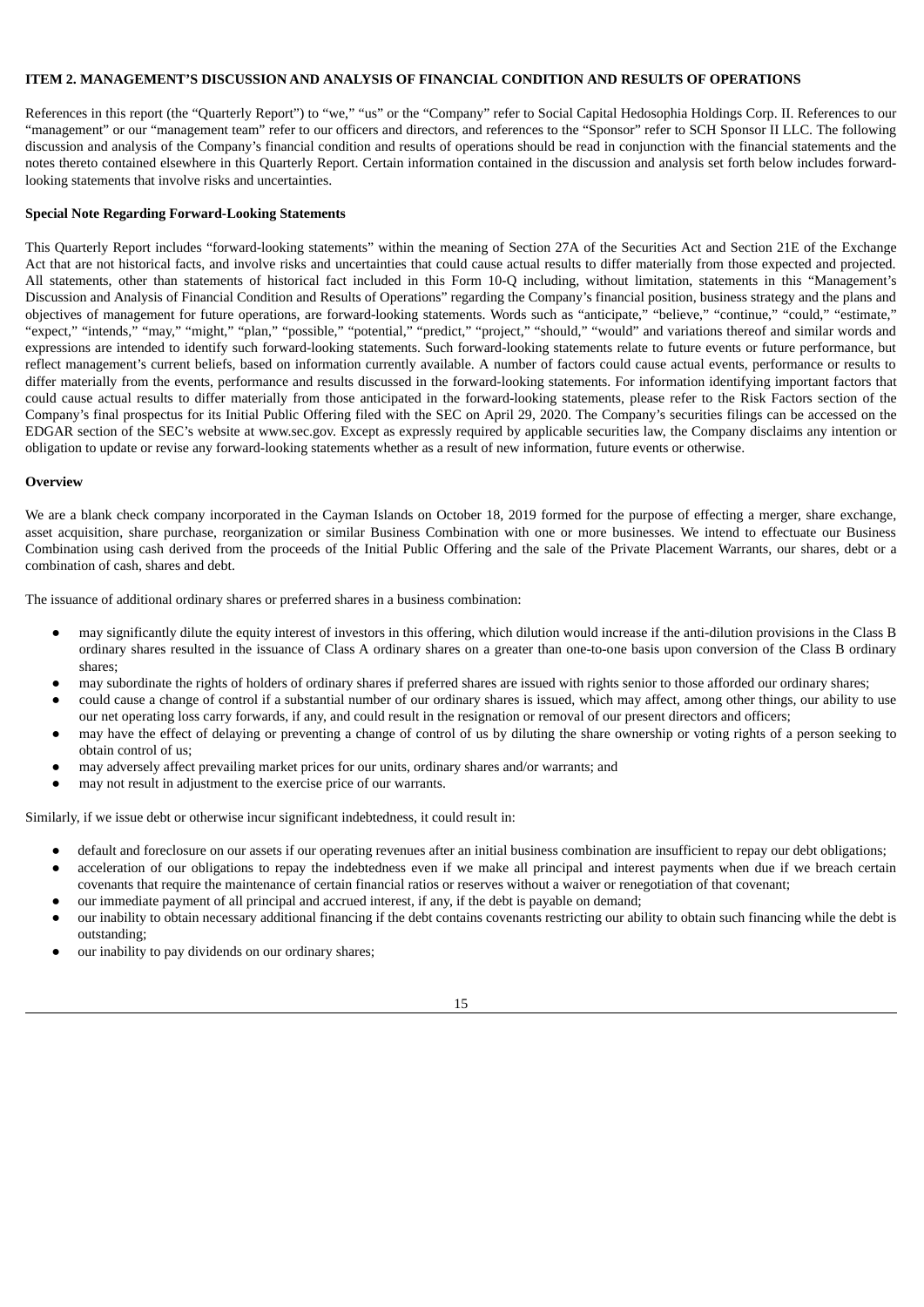- using a substantial portion of our cash flow to pay principal and interest on our debt, which will reduce the funds available for dividends on our ordinary shares if declared, expenses, capital expenditures, acquisitions and other general corporate purposes;
- limitations on our flexibility in planning for and reacting to changes in our business and in the industry in which we operate;
- increased vulnerability to adverse changes in general economic, industry and competitive conditions and adverse changes in government regulation; and
- limitations on our ability to borrow additional amounts for expenses, capital expenditures, acquisitions, debt service requirements, execution of our strategy and other purposes and other disadvantages compared to our competitors who have less debt.

We expect to continue to incur significant costs in the pursuit of our acquisition plans. We cannot assure you that our plans to complete a Business Combination will be successful.

#### **Results of Operations**

We have neither engaged in any operations nor generated any operating revenues to date. Our only activities from inception through June 30, 2020 were organizational activities and those necessary to prepare for the Initial Public Offering, described below. We do not expect to generate any operating revenues until after the completion of our initial Business Combination. We expect to generate non-operating income in the form of interest income on marketable securities held after the Initial Public Offering. We expect that we will incur increased expenses as a result of being a public company (for legal, financial reporting, accounting and auditing compliance), as well as for due diligence expenses in connection with searching for, and completing, a Business Combination.

For each of the three and six months ended June 30, 2020, we had a net loss of \$277,902, which consisted of operating costs of \$303,819, offset by interest income on cash and marketable securities held in the Trust Account of \$25,917.

### **Liquidity and Capital Resources**

Until the consummation of the Initial Public Offering, our only source of liquidity was an initial purchase of ordinary shares by the Sponsor and loans from our Sponsor.

On April 30, 2020, we consummated the Initial Public Offering of 41,400,000 Units, inclusive of the underwriters' election to fully exercise their option to purchase an additional 5,400,000 Units, at a price of \$10.00 per Unit, generating gross proceeds of \$414,000,000. Simultaneously with the closing of the Initial Public Offering, we consummated the sale of 6,133,333 Private Placement Warrants to the Sponsor at a price of \$1.50 per Private Placement Warrant generating gross proceeds of \$9,200,000.

Following the Initial Public Offering, the exercise of the over-allotment option in full and the sale of the Private Placement Warrants, a total of \$414,000,000 was placed in the Trust Account, and we had \$1,452,394 of cash held outside of the Trust Account, after payment of costs related to the Initial Public Offering, and available for working capital purposes. We incurred \$22,196,558 in transaction costs, including \$7,200,000 of underwriting fees, \$14,490,000 of deferred underwriting fees and \$506,558 of other costs.

For the six months ended June 30, 2020, cash used in operating activities was \$527,138. Net loss of \$277,902 was offset by interest earned on cash and marketable securities held in the Trust Account of \$25,917 and changes in operating assets and liabilities, which used \$223,319 of cash.

As of June 30, 2020, we had cash and marketable securities held in the Trust Account of \$414,025,917. We may withdraw interest to pay our income taxes, if any. We intend to use substantially all of the funds held in the Trust Account, including any amounts representing interest earned on the Trust Account, excluding deferred underwriting commissions, to complete our Business Combination. We may withdraw interest from the Trust Account to pay taxes, if any. To the extent that our share capital or debt is used, in whole or in part, as consideration to complete a Business Combination, the remaining proceeds held in the Trust Account will be used as working capital to finance the operations of the target business or businesses, make other acquisitions and pursue our growth strategies.

As of June 30, 2020, we had cash of \$987,699 held outside the Trust Account. We intend to use the funds held outside the Trust Account primarily to identify and evaluate target businesses, perform business due diligence on prospective target businesses, travel to and from the offices, plants or similar locations of prospective target businesses or their representatives or owners, review corporate documents and material agreements of prospective target businesses, structure, negotiate and complete a Business Combination.

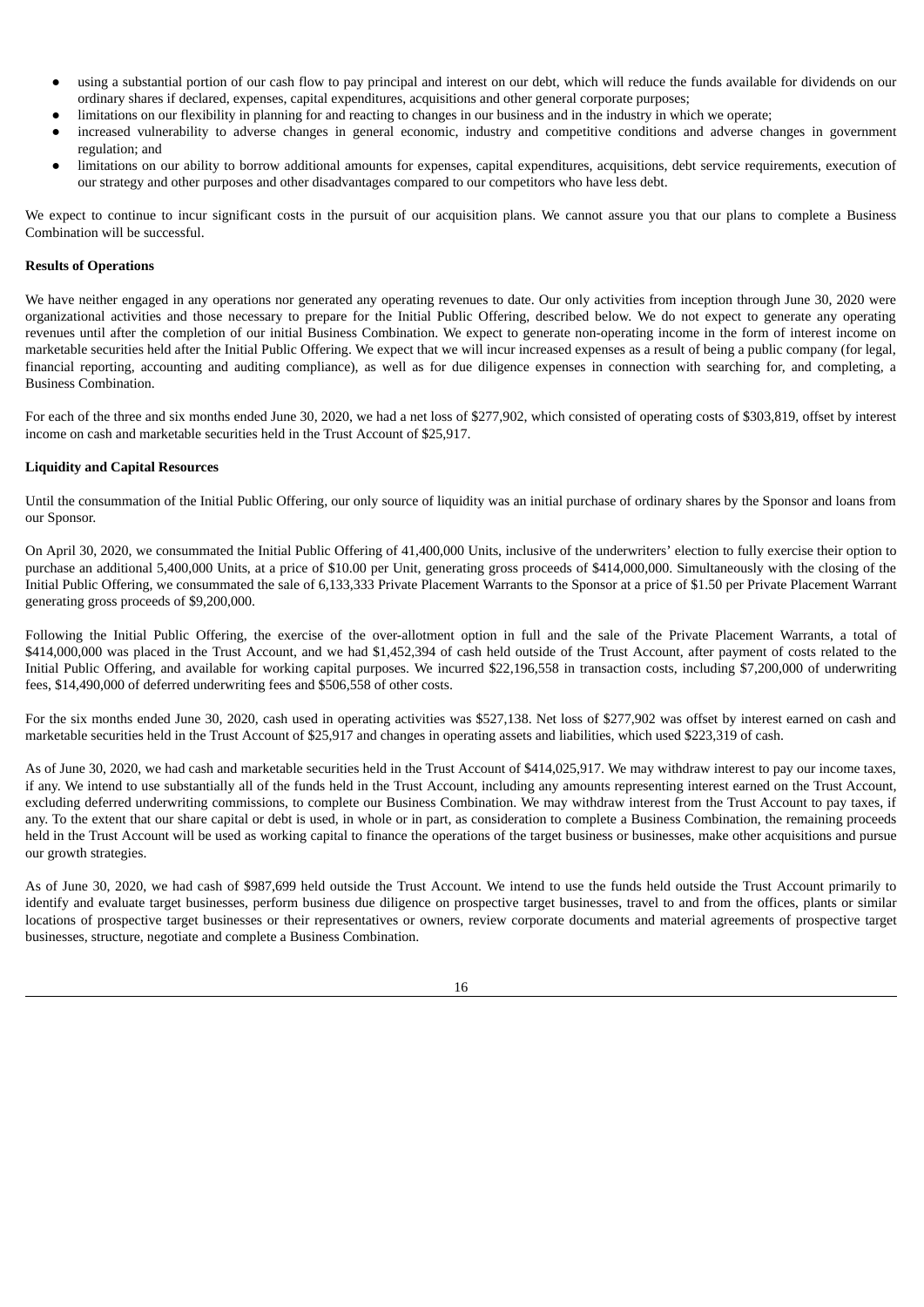In order to fund working capital deficiencies or finance transaction costs in connection with a Business Combination, our Sponsor or an affiliate of our Sponsor or certain of our officers and directors may, but are not obligated to, loan us funds as may be required. If we complete a Business Combination, we may repay such loaned amounts out of the proceeds of the Trust Account released to us. In the event that a Business Combination does not close, we may use a portion of the working capital held outside the Trust Account to repay such loaned amounts, but no proceeds from our Trust Account would be used for such repayment. Up to \$1,500,000 of such loans may be convertible into warrants, at a price of \$1.50 per warrant, at the option of the lender. The warrants would be identical to the Private Placement Warrants.

We do not believe we will need to raise additional funds in order to meet the expenditures required for operating our business. However, if our estimate of the costs of identifying a target business, undertaking in-depth due diligence and negotiating a Business Combination are less than the actual amount necessary to do so, we may have insufficient funds available to operate our business prior to our initial Business Combination. Moreover, we may need to obtain additional financing either to complete our Business Combination or because we become obligated to redeem a significant number of our public shares upon completion of our Business Combination, in which case we may issue additional securities or incur debt in connection with such Business Combination.

#### **Off-Balance Sheet Financing Arrangements**

We have no obligations, assets or liabilities, which would be considered off-balance sheet arrangements as of June 30, 2020. We do not participate in transactions that create relationships with unconsolidated entities or financial partnerships, often referred to as variable interest entities, which would have been established for the purpose of facilitating off-balance sheet arrangements. We have not entered into any off-balance sheet financing arrangements, established any special purpose entities, guaranteed any debt or commitments of other entities, or purchased any non-financial assets.

#### **Contractual Obligations**

We do not have any long-term debt, capital lease obligations, operating lease obligations or long-term liabilities, other than an agreement to pay an affiliate of the Sponsor a monthly fee of \$10,000 for office space, administrative and support services, provided to the Company. We began incurring these fees on April 28, 2020 and will continue to incur these fees monthly until the earlier of the completion of a Business Combination and the Company's liquidation.

The underwriters are entitled to a deferred fee of \$0.35 per unit, or \$14,490,000 in the aggregate. The deferred fee will become payable to the underwriters from the amounts held in the Trust Account solely in the event that we complete a Business Combination, subject to the terms of the underwriting agreement.

#### **Critical Accounting Policies**

The preparation of condensed financial statements and related disclosures in conformity with accounting principles generally accepted in the United States of America requires management to make estimates and assumptions that affect the reported amounts of assets and liabilities, disclosure of contingent assets and liabilities at the date of the condensed financial statements, and income and expenses during the periods reported. Actual results could materially differ from those estimates. We have identified the following critical accounting policies:

#### *Class A Ordinary Shares Subject to Possible Redemption*

We account for our ordinary shares subject to possible conversion in accordance with the guidance in Accounting Standards Codification ("ASC") Topic 480 "Distinguishing Liabilities from Equity." Ordinary shares subject to mandatory redemption are classified as a liability instrument and are measured at fair value. Conditionally redeemable ordinary shares (including ordinary shares that feature redemption rights that are either within the control of the holder or subject to redemption upon the occurrence of uncertain events not solely within our control) are classified as temporary equity. At all other times, ordinary shares are classified as shareholders' equity. Our ordinary shares feature certain redemption rights that are considered to be outside of our control and subject to occurrence of uncertain future events. Accordingly, ordinary shares subject to possible redemption are presented at redemption value as temporary equity, outside of the shareholders' equity section of our condensed balance sheets.

#### *Net Loss Per Ordinary Share*

We apply the two-class method in calculating earnings per share. Ordinary shares subject to possible redemption, which are not currently redeemable and are not redeemable at fair value, have been excluded from the calculation of basic net loss per ordinary share since such shares, if redeemed, only participate in their pro rata share of the Trust Account earnings. Our net income is adjusted for the portion of income that is attributable to ordinary shares subject to redemption, as these shares only participate in the earnings of the Trust Account and not our income or losses.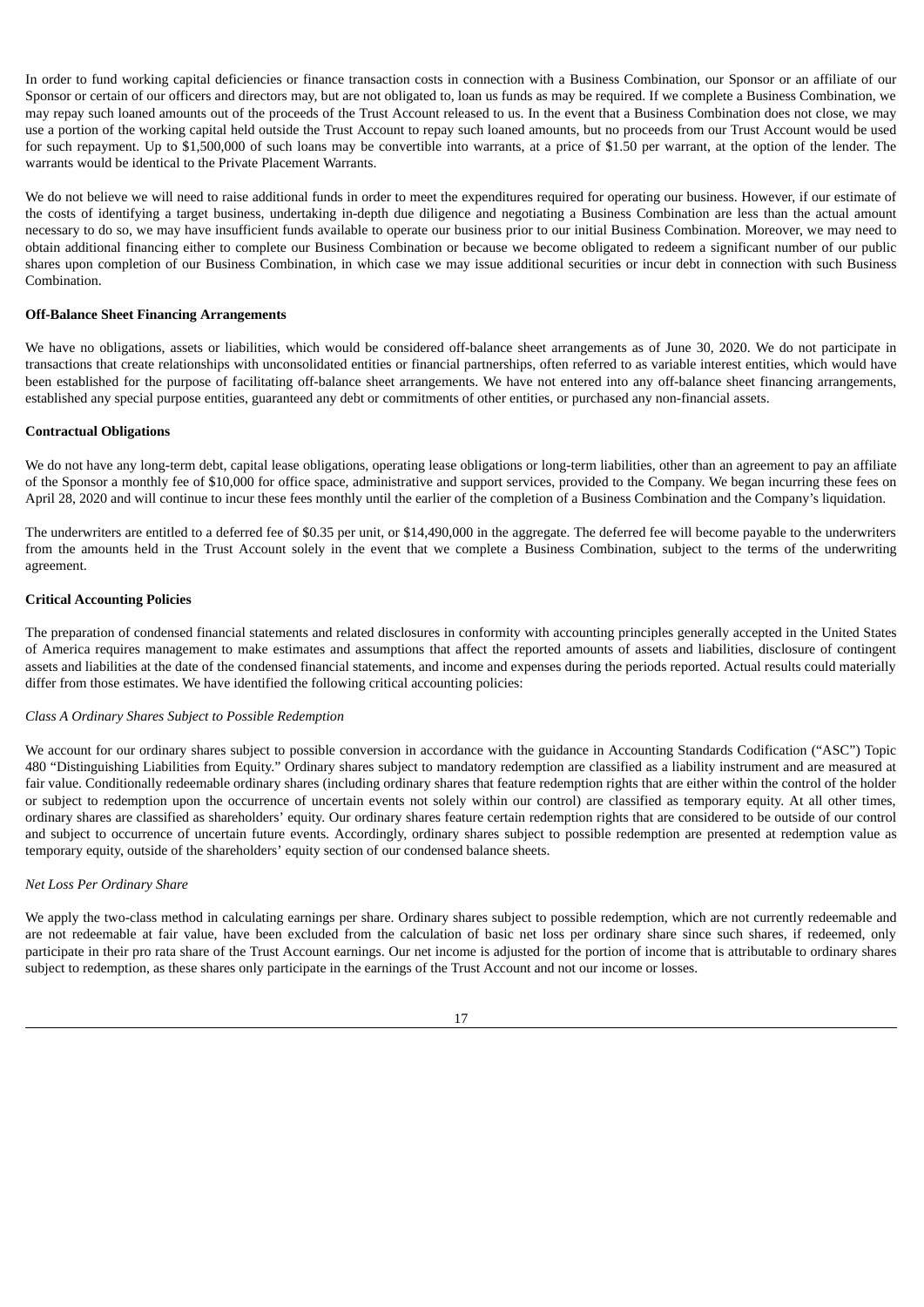#### *Recent Accounting Standards*

Management does not believe that any recently issued, but not yet effective, accounting standards, if currently adopted, would have a material effect on our condensed financial statements.

## <span id="page-19-0"></span>**ITEM 3. QUANTITATIVE AND QUALITATIVE DISCLOSURES ABOUT MARKET RISK**

As of June 30, 2020, we were not subject to any market or interest rate risk. Following the consummation of our Initial Public Offering, the net proceeds of our Initial Public Offering, including amounts in the Trust Account, have been invested in certain U.S. government securities with a maturity of 185 days or less or in certain money market funds that invest solely in U.S. treasuries. Due to the short-term nature of these investments, we believe there will be no associated material exposure to interest rate risk.

## <span id="page-19-1"></span>**ITEM 4. CONTROLS AND PROCEDURES**

Disclosure controls and procedures are controls and other procedures that are designed to ensure that information required to be disclosed in our reports filed or submitted under the Exchange Act is recorded, processed, summarized and reported within the time periods specified in the SEC's rules and forms. Disclosure controls and procedures include, without limitation, controls and procedures designed to ensure that information required to be disclosed in our reports filed or submitted under the Exchange Act is accumulated and communicated to our management, including our Chief Executive Officer and Chief Financial Officer, to allow timely decisions regarding required disclosure.

## *Evaluation of Disclosure Controls and Procedures*

As required by Rules 13a-15 and 15d-15 under the Exchange Act, our Chief Executive Officer and Chief Financial Officer carried out an evaluation of the effectiveness of the design and operation of our disclosure controls and procedures as of June 30, 2020. Based upon their evaluation, our Chief Executive Officer and Chief Financial Officer concluded that our disclosure controls and procedures (as defined in Rules 13a-15 (e) and 15d-15 (e) under the Exchange Act) were effective.

#### *Changes in Internal Control Over Financial Reporting*

During the most recently completed fiscal quarter, there has been no change in our internal control over financial reporting that has materially affected, or is reasonably likely to materially affect, our internal control over financial reporting.

## **PART II - OTHER INFORMATION**

#### <span id="page-19-3"></span><span id="page-19-2"></span>**ITEM 1. LEGAL PROCEEDINGS.**

None.

## <span id="page-19-4"></span>**ITEM 1A. RISK FACTORS.**

Factors that could cause our actual results to differ materially from those in this Quarterly Report include the risk factors described in our final prospectus filed with the SEC on April 29, 2020. As of the date of this Quarterly Report, other than as described below, there have been no material changes to the risk factors disclosed in our final prospectus filed with the SEC.

## The securities in which we invest the funds held in the Trust Account could bear a negative rate of interest, which could reduce the value of the assets held in trust such that the per-share redemption amount received by public shareholders may be less than \$10.00 per share.

The proceeds held in the Trust Account are invested only in U.S. government treasury obligations with a maturity of 185 days or less or in money market funds meeting certain conditions under Rule 2a-7 under the Investment Company Act, which invest only in direct U.S. government treasury obligations. While short-term U.S. government treasury obligations currently yield a positive rate of interest, they have briefly yielded negative interest rates in recent years. Central banks in Europe and Japan pursued interest rates below zero in recent years, and the Open Market Committee of the Federal Reserve has not ruled out the possibility that it may in the future adopt similar policies in the United States. In the event that we are unable to complete our initial business combination or make certain amendments to our Amended and Restated Memorandum and Articles of Association our public shareholders are entitled to receive their pro-rata share of the proceeds held in the Trust Account, plus any interest income not released to us, net of taxes payable. Negative interest rates could impact the per-share redemption amount that may be received by public shareholders.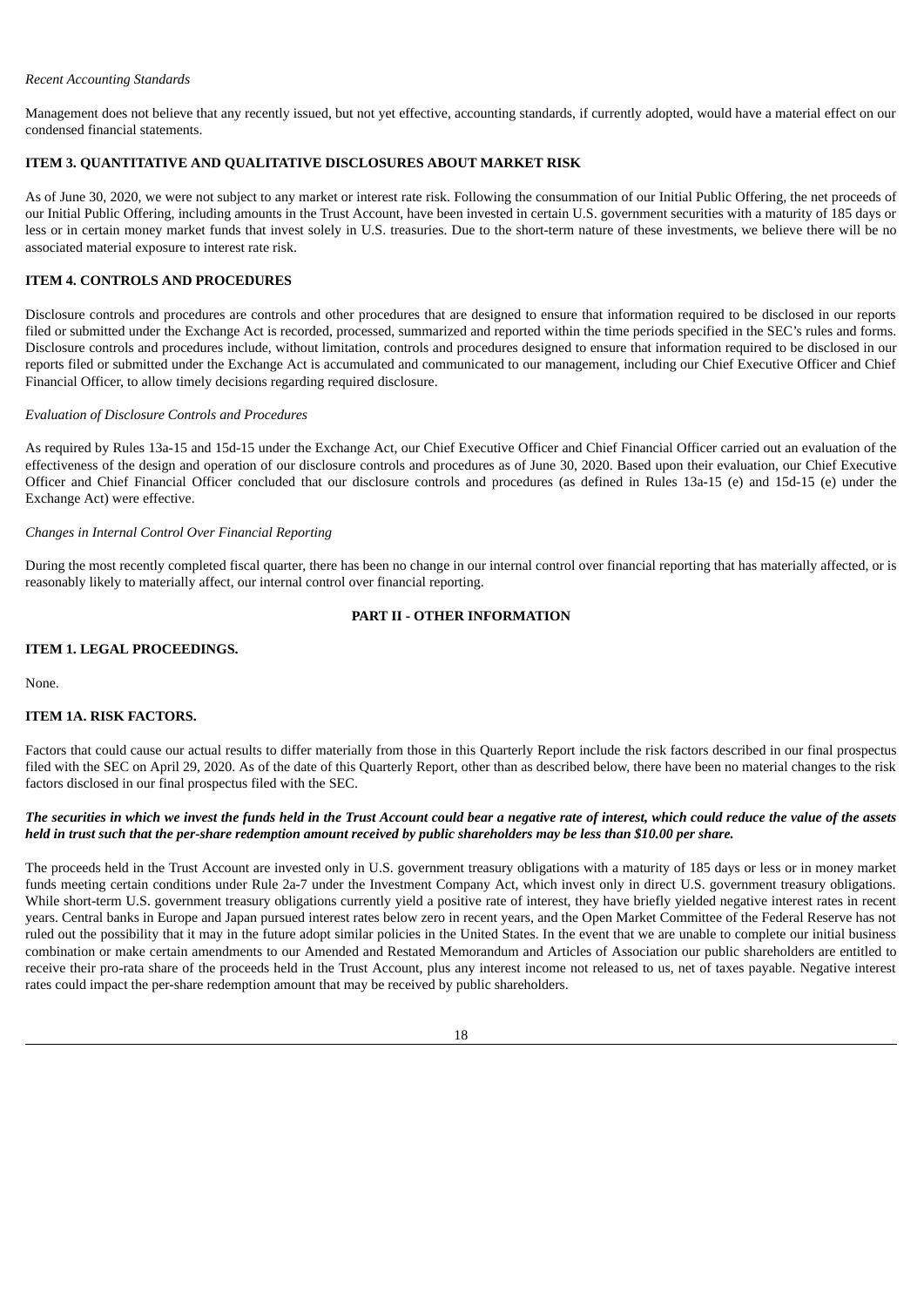## <span id="page-20-0"></span>**ITEM 2. UNREGISTERED SALES OF EQUITY SECURITIES AND USE OF PROCEEDS.**

On April 30, 2020, we consummated our Initial Public Offering of 41,400,000 Units, inclusive of 5,400,000 Units sold to the underwriters upon the election to fully exercise their over-allotment option, at a price of \$10.00 per Unit, generating total gross proceeds of \$414,000,000. Each Unit consists of one Class A ordinary share of the Company, par value \$0.0001 per share, and one-third of one redeemable warrant of the Company. Each whole warrant entitles the holder thereof to purchase one Class A ordinary share Ordinary Share for \$11.50 per share, subject to adjustment. Credit Suisse acted as the sole book-running manager. The securities sold in the offering were registered under the Securities Act on registration statements on Form S-1 (No. 333-236774 and 333-237864). The registration statements became effective on April 27, 2020.

Simultaneously with the consummation of the Initial Public Offering, and the exercise of the over-allotment option in full and the sale of the Private Placement Warrants, we consummated a private placement of 6,133,333 Private Placement Warrants to our Sponsor at a price of \$1.50 per Private Placement Warrant, generating total proceeds of \$9,200,000. Such securities were issued pursuant to the exemption from registration contained in Section 4(a)(2) of the Securities Act.

The Private Placement Warrants are identical to the warrants sold as part of the Units in the Initial Public Offering except that, so long as they are held by the Sponsor or its permitted transferees: (1) they will not be redeemable by us (except in certain redemption scenarios when the price per Class A ordinary share equals or exceeds \$10.00 (as adjusted)); (2) they (including the Class A ordinary shares issuable upon exercise of these warrants) may not, subject to certain limited exceptions, be transferred, assigned or sold by the Sponsor until 30 days after the completion of our Business Combination; (3) they may be exercised by the holders on a cashless basis; and (4) they (including the Class A ordinary Shares issuable upon exercise of these warrants) are entitled to registration rights.

Of the gross proceeds received from the Initial Public Offering and the full exercise of the option to purchase additional Units, \$414,000,000 was placed in the Trust Account.

We paid a total of \$7,200,000 in underwriting discounts and commissions and \$506,558 for other costs and expenses related to the Initial Public Offering. In addition, the underwriters agreed to defer \$14,490,000 in underwriting discounts and commissions.

For a description of the use of the proceeds generated in our Initial Public Offering, see Part I, Item 2 of this Form 10-Q.

## <span id="page-20-1"></span>**ITEM 3. DEFAULTS UPON SENIOR SECURITIES.**

None.

## <span id="page-20-2"></span>**ITEM 4. MINE SAFETY DISCLOSURES.**

Not applicable.

## <span id="page-20-3"></span>**ITEM 5. OTHER INFORMATION.**

None.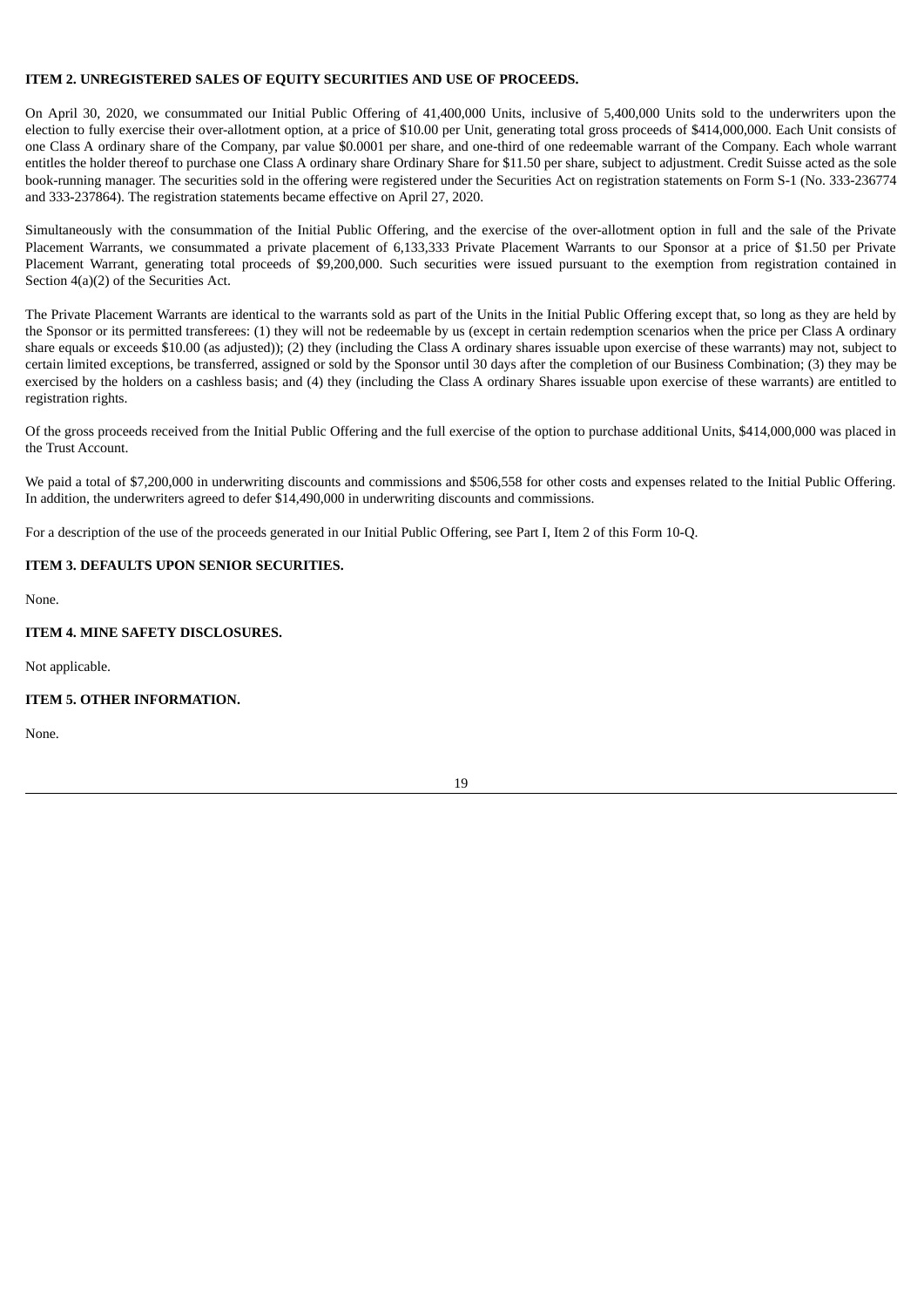## <span id="page-21-0"></span>**ITEM 6. EXHIBITS.**

The following exhibits are filed as part of, or incorporated by reference into, this Quarterly Report on Form 10-Q.

| No.         | <b>Description of Exhibit</b>                                                                                                            |
|-------------|------------------------------------------------------------------------------------------------------------------------------------------|
| 3.1         | <u>Amended and Restated Memorandum and Articles of Association of the Company. (1)</u>                                                   |
| $31.1*$     | Certification of Principal Executive Officer Pursuant to Securities Exchange Act Rules 13a-14(a) and 15(d)-14(a), as adopted Pursuant    |
|             | to Section 302 of the Sarbanes-Oxley Act of 2002                                                                                         |
| $31.2*$     | Certification of Principal Financial Officer Pursuant to Securities Exchange Act Rules 13a-14(a) and 15(d)-14(a), as adopted Pursuant to |
|             | Section 302 of the Sarbanes-Oxley Act of 2002                                                                                            |
| $32.1***$   | Certification of Principal Executive Officer Pursuant to 18 U.S.C. Section 1350, as adopted Pursuant to Section 906 of the Sarbanes-     |
|             | Oxley Act of 2002                                                                                                                        |
| $32.2**$    | Certification of Principal Financial Officer Pursuant to 18 U.S.C. Section 1350, as adopted Pursuant to Section 906 of the Sarbanes-     |
|             | Oxley Act of 2002                                                                                                                        |
| $101.INS*$  | <b>XBRL Instance Document</b>                                                                                                            |
| $101.CAL*$  | <b>XBRL Taxonomy Extension Calculation Linkbase Document</b>                                                                             |
| $101.SCH*$  | <b>XBRL Taxonomy Extension Schema Document</b>                                                                                           |
| $101.$ DEF* | XBRL Taxonomy Extension Definition Linkbase Document                                                                                     |
| $101.LAB*$  | XBRL Taxonomy Extension Labels Linkbase Document                                                                                         |
| 101.PRE*    | XBRL Taxonomy Extension Presentation Linkbase Document                                                                                   |

\* Filed herewith.

\*\* Furnished.

(1) Previously filed as an exhibit to our Current Report on Form 8-K filed on April 30, 2020 and incorporated by reference herein.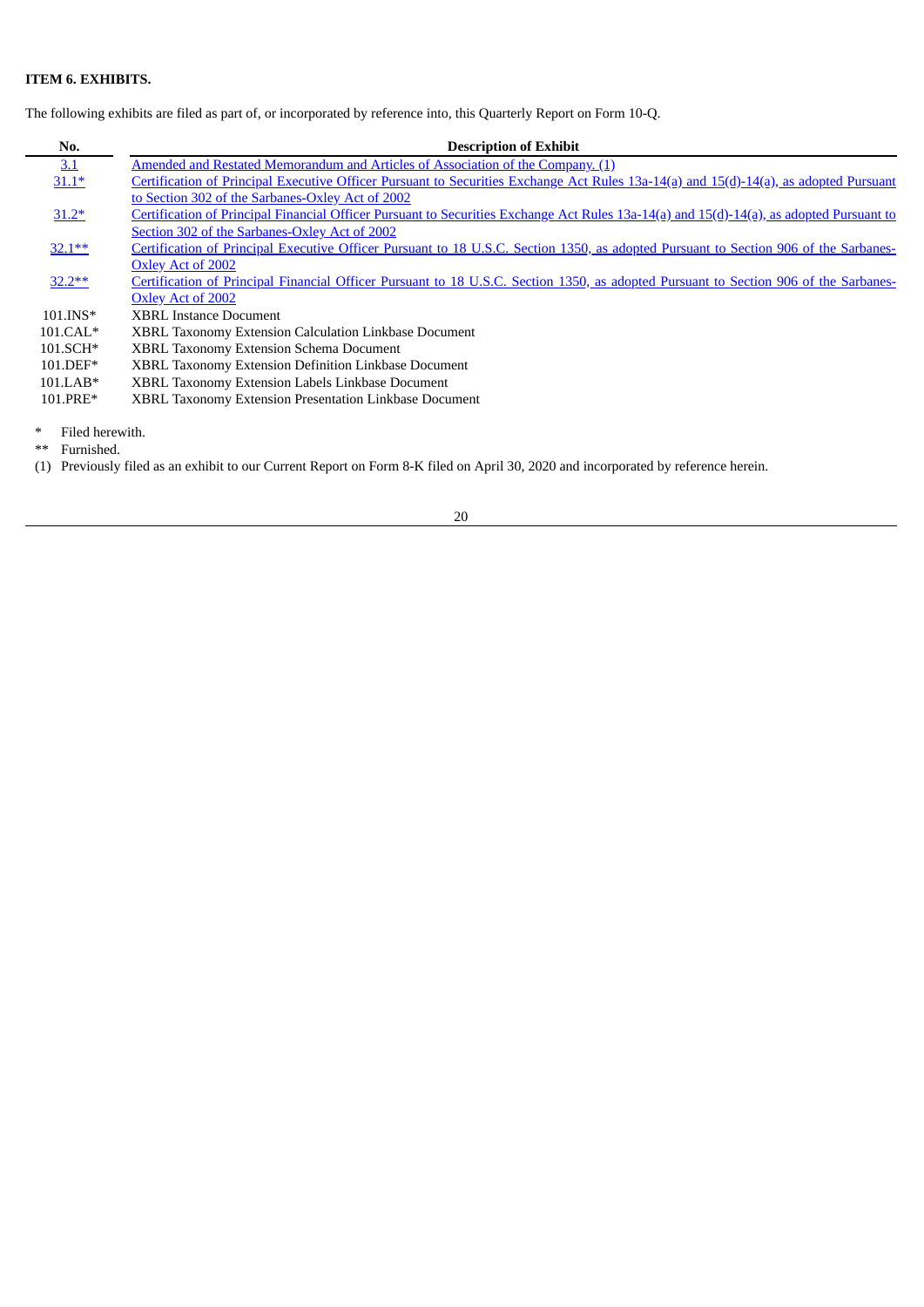## **SIGNATURES**

<span id="page-22-0"></span>Pursuant to the requirements of Securities Exchange Act of 1934, the registrant has duly caused this report to be signed on its behalf by the undersigned, thereunto duly authorized.

| SOCIAL CAPITAL HEDOSOPHIA HOLDINGS CORP. II |  |
|---------------------------------------------|--|
|---------------------------------------------|--|

|  |  | /s/ Chamath Palihapitiya |
|--|--|--------------------------|
|--|--|--------------------------|

- Name: Chamath Palihapitiya
- Title: Chief Executive Officer

(Principal Executive Officer)

Name: Steven Trieu Title: Chief Financial Officer (Principal Financial and Accounting Officer)

21

Date: August 13, 2020

Date: August 13, 2020 /s/ Steven Trieu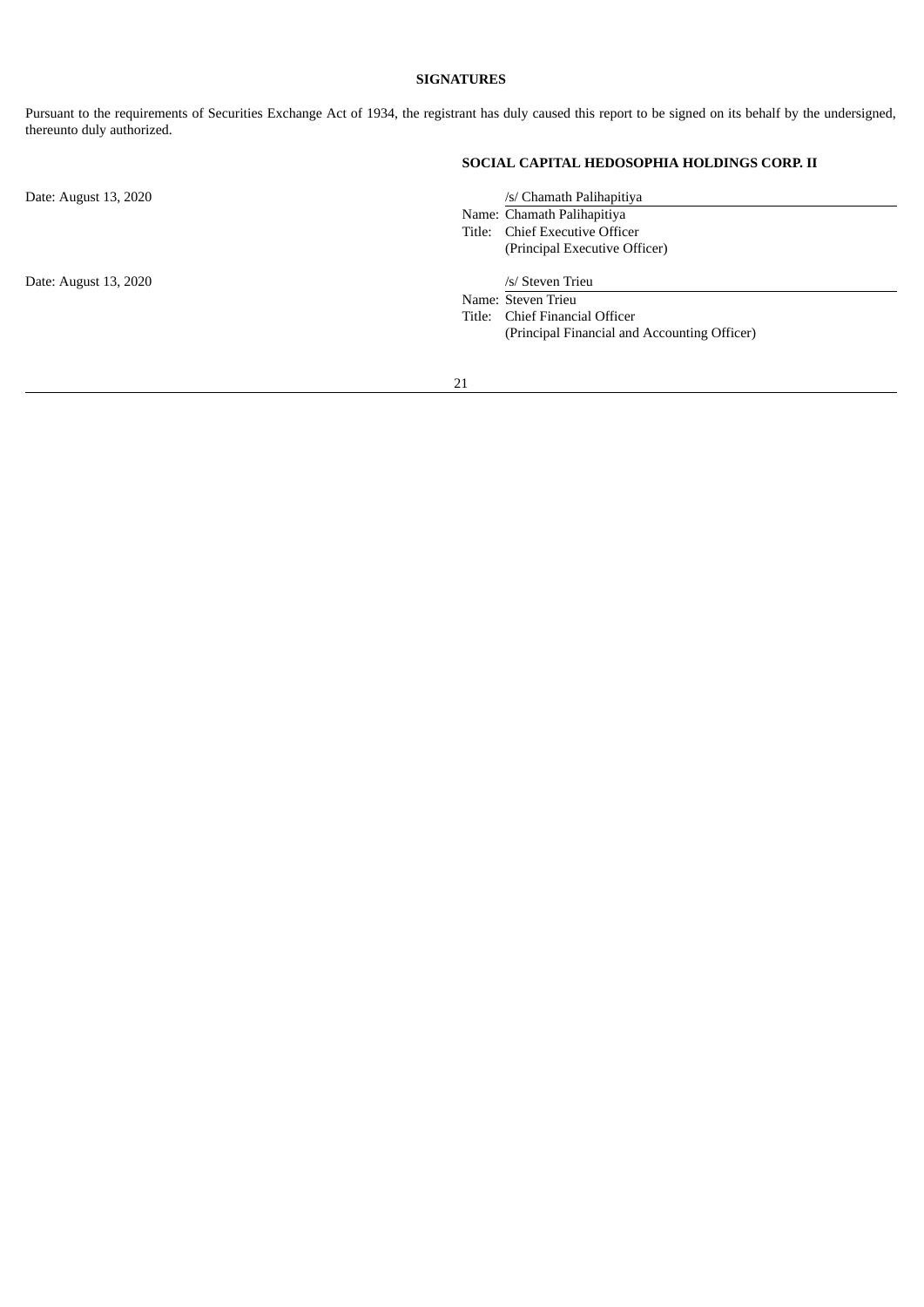#### **CERTIFICATIONS**

<span id="page-23-0"></span>I, Chamath Palihapitiya, certify that:

- 1. I have reviewed this Quarterly Report on Form 10-Q of Social Capital Hedosophia Holdings Corp. II;
- 2. Based on my knowledge, this report does not contain any untrue statement of a material fact or omit to state a material fact necessary to make the statements made, in light of the circumstances under which such statements were made, not misleading with respect to the period covered by this report;
- 3. Based on my knowledge, the financial statements, and other financial information included in this report, fairly present in all material respects the financial condition, results of operations and cash flows of the registrant as of, and for, the periods presented in this report;
- 4. The registrant's other certifying officer and I are responsible for establishing and maintaining disclosure controls and procedures (as defined in Exchange Act Rules 13a-15(e) and 15d-15(e)) for the registrant and have:
	- a) Designed such disclosure controls and procedures, or caused such disclosure controls and procedures to be designed under our supervision, to ensure that material information relating to the registrant, including its consolidated subsidiaries, is made known to us by others within those entities, particularly during the period in which this report is being prepared;
	- b) (Paragraph omitted pursuant to SEC Release Nos. 33-8238/34-47986 and 33-8392/34-49313);
	- c) Evaluated the effectiveness of the registrant's disclosure controls and procedures and presented in this report our conclusions about the effectiveness of the disclosure controls and procedures, as of the end of the period covered by this report based on such evaluation; and
	- d) Disclosed in this report any change in the registrant's internal control over financial reporting that occurred during the registrant's most recent fiscal quarter (the registrant's fourth fiscal quarter in the case of an annual report) that has materially affected, or is reasonably likely to materially affect, the registrant's internal control over financial reporting; and
- 5. The registrant's other certifying officer and I have disclosed, based on our most recent evaluation of internal control over financial reporting, to the registrant's auditors and the audit committee of the registrant's board of directors (or persons performing the equivalent functions):
	- (a) All significant deficiencies and material weaknesses in the design or operation of internal control over financial reporting which are reasonably likely to adversely affect the registrant's ability to record, process, summarize and report financial information; and
	- (b) Any fraud, whether or not material, that involves management or other employees who have a significant role in the registrant's internal control over financial reporting.

Date: August 13, 2020 By: /s/ Chamath Palihapitiya

Chamath Palihapitiya Chief Executive Officer (Principal Executive Officer)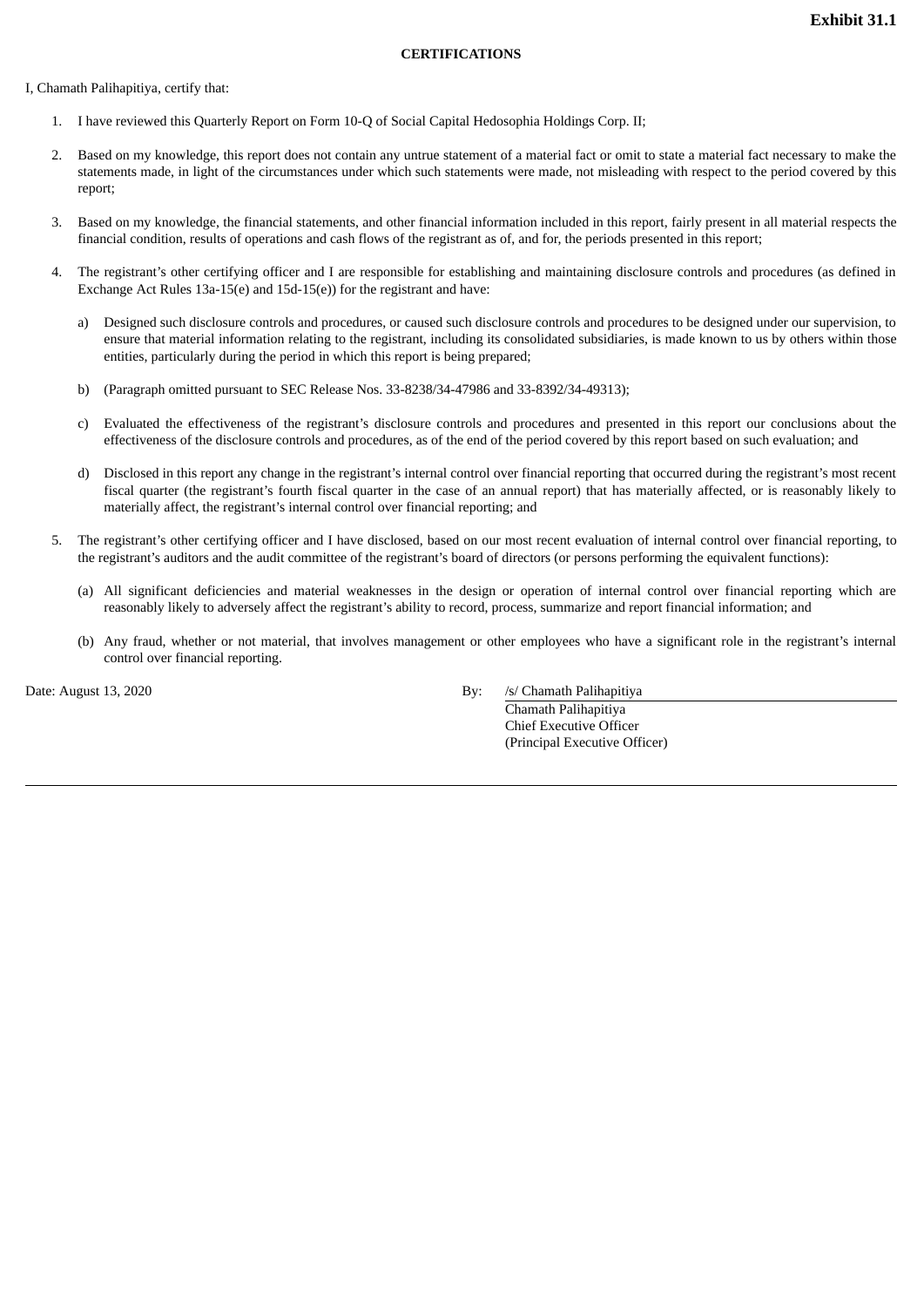#### **CERTIFICATIONS**

<span id="page-24-0"></span>I, Steven Trieu, certify that:

- 1. I have reviewed this Quarterly Report on Form 10-Q of Social Capital Hedosophia Holdings Corp. II;
- 2. Based on my knowledge, this report does not contain any untrue statement of a material fact or omit to state a material fact necessary to make the statements made, in light of the circumstances under which such statements were made, not misleading with respect to the period covered by this report;
- 3. Based on my knowledge, the financial statements, and other financial information included in this report, fairly present in all material respects the financial condition, results of operations and cash flows of the registrant as of, and for, the periods presented in this report;
- 4. The registrant's other certifying officer and I are responsible for establishing and maintaining disclosure controls and procedures (as defined in Exchange Act Rules 13a-15(e) and 15d-15(e)) for the registrant and have:
	- a) Designed such disclosure controls and procedures, or caused such disclosure controls and procedures to be designed under our supervision, to ensure that material information relating to the registrant, including its consolidated subsidiaries, is made known to us by others within those entities, particularly during the period in which this report is being prepared;
	- b) (Paragraph omitted pursuant to SEC Release Nos. 33-8238/34-47986 and 33-8392/34-49313);
	- c) Evaluated the effectiveness of the registrant's disclosure controls and procedures and presented in this report our conclusions about the effectiveness of the disclosure controls and procedures, as of the end of the period covered by this report based on such evaluation; and
	- d) Disclosed in this report any change in the registrant's internal control over financial reporting that occurred during the registrant's most recent fiscal quarter (the registrant's fourth fiscal quarter in the case of an annual report) that has materially affected, or is reasonably likely to materially affect, the registrant's internal control over financial reporting; and
- 5. The registrant's other certifying officer and I have disclosed, based on our most recent evaluation of internal control over financial reporting, to the registrant's auditors and the audit committee of the registrant's board of directors (or persons performing the equivalent functions):
	- (a) All significant deficiencies and material weaknesses in the design or operation of internal control over financial reporting which are reasonably likely to adversely affect the registrant's ability to record, process, summarize and report financial information; and
	- (b) Any fraud, whether or not material, that involves management or other employees who have a significant role in the registrant's internal control over financial reporting.

Date: August 13, 2020 By: /s/ Steven Trieu

Steven Trieu Chief Financial Officer (Principal Financial and Accounting Officer)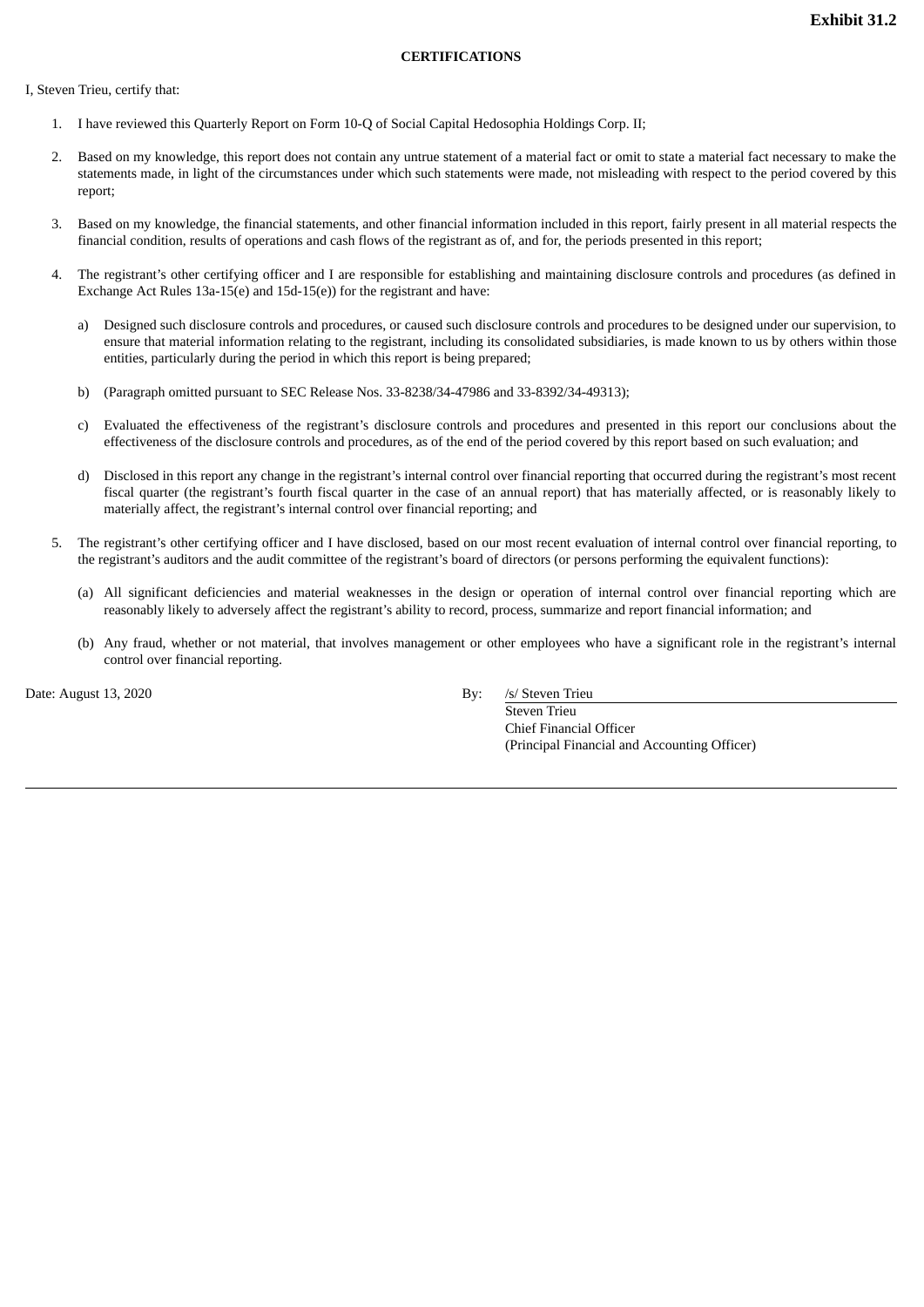## **CERTIFICATION PURSUANT TO 18 U.S.C. SECTION 1350, AS ADDED BY SECTION 906 OF THE SARBANES-OXLEY ACT OF 2002**

<span id="page-25-0"></span>In connection with the Quarterly Report of Social Capital Hedosophia Holdings Corp. II (the "Company") on Form 10-Q for the quarterly period ended June 30, 2020, as filed with the Securities and Exchange Commission (the "Report"), I, Chamath Palihapitiya, Chief Executive Officer of the Company, certify, pursuant to 18 U.S.C. §1350, as added by §906 of the Sarbanes-Oxley Act of 2002, that:

- 1. The Report fully complies with the requirements of Section 13(a) or 15(d) of the Securities Exchange Act of 1934; and
- 2. To my knowledge, the information contained in the Report fairly presents, in all material respects, the financial condition and results of operations of the Company as of and for the period covered by the Report.

Date: August 13, 2020 By: /s/ Chamath Palihapitiya

Chamath Palihapitiya Chief Executive Officer (Principal Executive Officer)